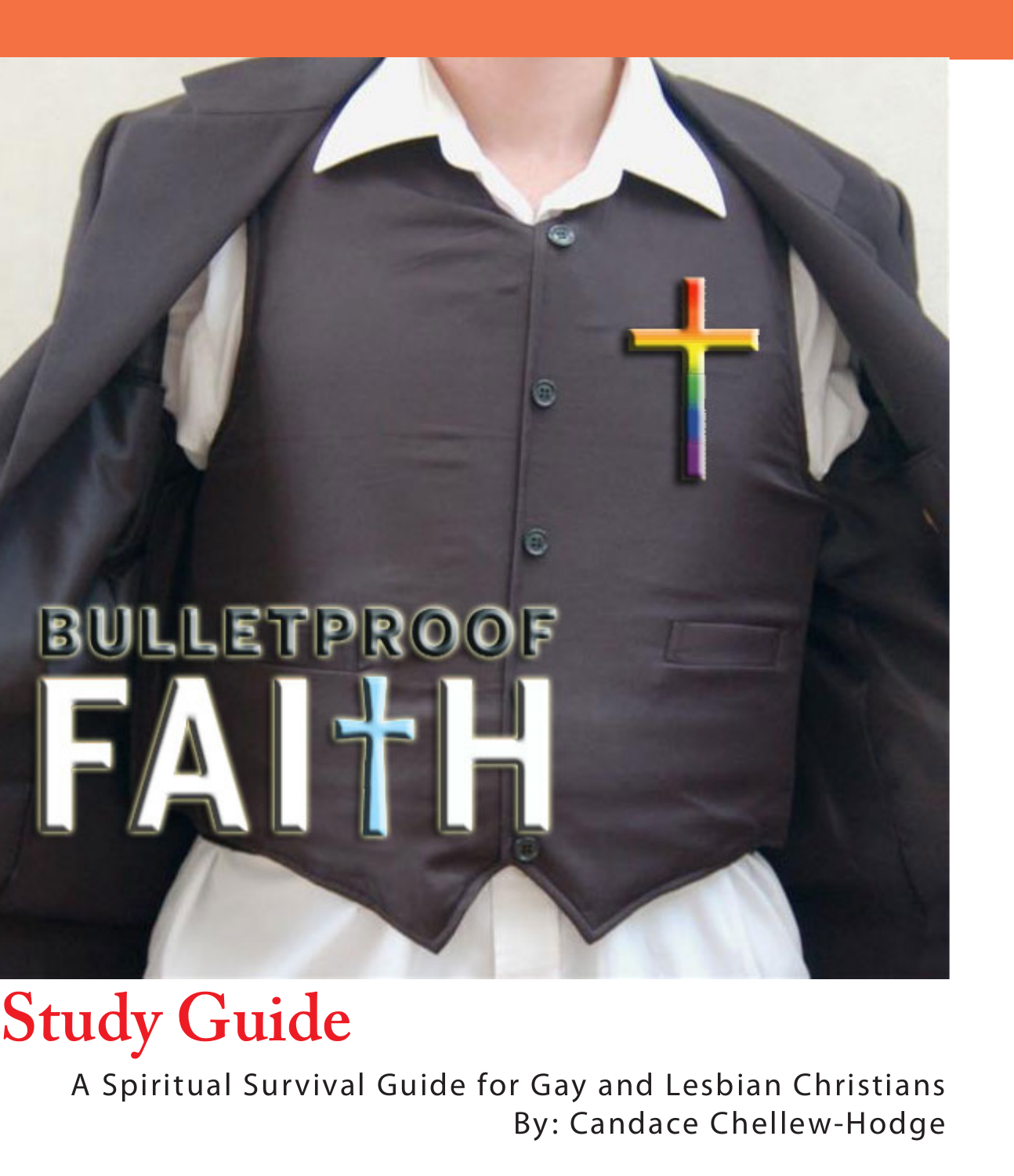#### **The Fine Print**

© *2008 by Candace Chellew. All rights reserved. Published by InSpirit Enterprises LLC. No part of this publication may be reproduced or redistributed in any form by any means, or stored in a database or retrieval system without the prior written permission of InSpirit Enterprises LLC.* 

The author and publisher have used their best efforts in preparing this book and the document contained herein. However, the author and publisher make no warranties of any kind, express or implied, with regard to the informational content, documentation, or files contained in this book or in any accompanying media files such as CDs or DVDs, and specifically disclaim, without limitation, any implied warranties of merchantability and fitness for a particular purpose, with respect to program listings in the book, the techniques described in the book, and/or the use of files. In no event shall the author or publisher be responsible or liable for loss of profit, or any commercial damages, including, but not limited to, special incidental, consequential, or any other damages in connection with or arising out of furnishing, performance, or use of this book, program files, instruction, audio or video connected with this information.

Further, the author and publisher have used their best efforts to proof and confirm the content of the files, but you should proof and confirm information such as dates, measurements or any other content yourself. The author and publisher make no warranties of any kind, express or implied, with regard to that content or its accuracy.

The author and the publisher accept no responsibility for any change of heart, action or direction change which individuals may pursue as a result of encountering the material in this book. Neither the author nor the publisher is licensed to offer professional advice, definitive end all and be all answers, and certainly not the view of any monolithic "gay community," which is plenty diverse enough to make any single answer inadequate.

> For more information contact us at: InSpirit Enterprises LLC PO Box 727 Camden, SC 29021 Email: candace@bulletproofbook.com Web Site: http://www.bulletproofbook.com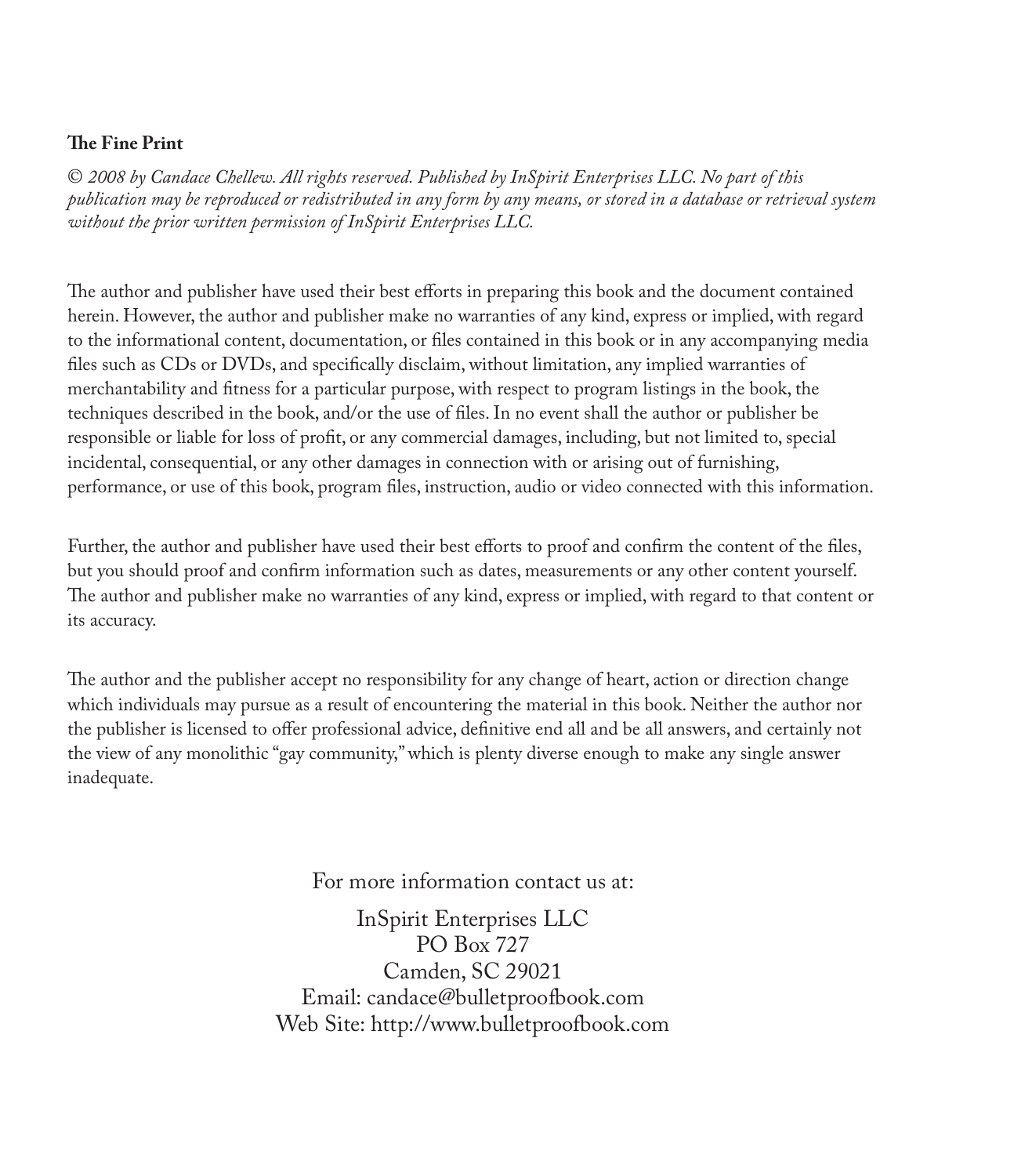## **Table of Contents**

| 1                   | A Letter From Candace Chellew-Hodge            | 1              |
|---------------------|------------------------------------------------|----------------|
| $\overline{2}$      | Five Steps to a Successful Book Group          | $\overline{2}$ |
| 3                   | Session One: Introduction and Chapter 1        | $\overline{4}$ |
| 4                   | Session Two: Chapter 2 and Spiritual Exercise  | 6              |
| 5                   | Session Three: Chapter 3                       | 8              |
| 6.                  | Session Four: Chapter 4 and Spirtual Exercise  | 9              |
| 7                   | Session Five: Chapter 5                        | 11             |
| 8                   | Session Six: Chapter 6 and Spiritual Exercise  | 12             |
| 9                   | Session Seven: Chapter 7                       | 14             |
| 10                  | Session Eight: Chapter 8                       | 16             |
| 11                  | Session Nine: Chapter 9 and Spiritual Exercise | 17             |
| 12                  | <b>Closing Questions</b>                       | 18             |
| <b>Bibliography</b> |                                                | 19             |
| <b>Websites</b>     |                                                | 20             |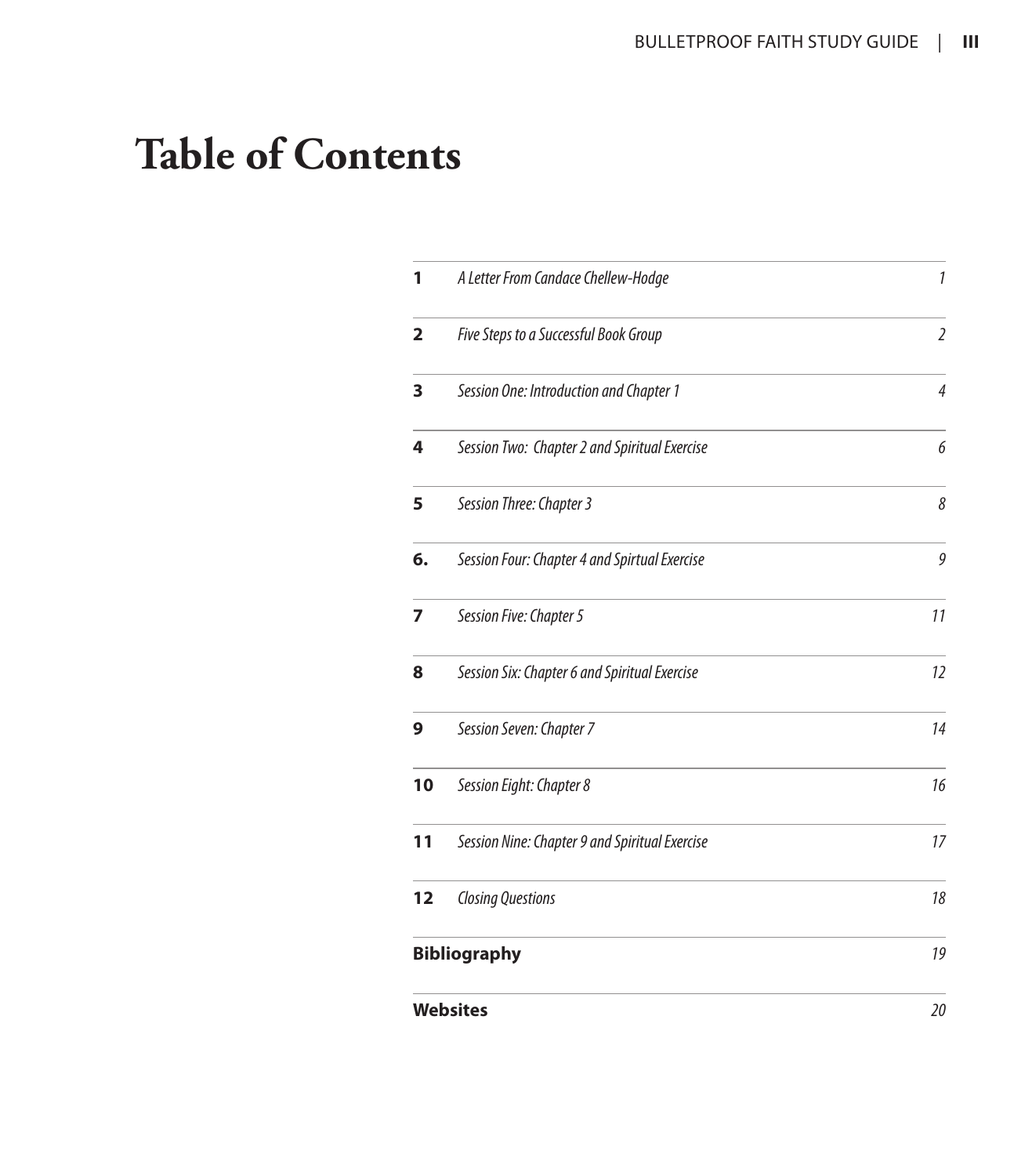

## **About the Author**

**Candace Chellew-Hodge is a recovering Southern Baptist. Born in 1965 as the grand finale of five children to a Southern Baptist minister and his wife, she comes by her need for recovery honestly.** 

**Chellew-Hodge literally grew up in the church, playing with her G.I. Joe dolls and Tonka trucks in the sanctuary aisles. Her family was still shocked when she came out as a lesbian years later, despite the obvious clues.** 

**She gave up her faith at age 17, about the same time she entered a career in journalism that would span some 25 years, but despite the allegations of some conservative pundits, the media was not to blame for making her Godless for a brief few years. Instead, Chellew-Hodge** 

**fell prey to the trap so many gay, lesbian, bisexual and transgender people find themselves stuck in. She believed the lie that she couldn't be both a lesbian and a Christian.** 

**She returned to the church in her early 20s, kicking and screaming, at the insistence of her first girlfriend. She describes her first service at a Metropolitan Community Church in Atlanta, Georgia as "coming home."** 

**Chellew-Hodge entered seminary in 1998, a couple of years after she founded** *Whosoever: An Online Magazine for Gay, Lesbian, Bisexual and Transgender Christians* at http://www.whosoever.org**. The magazine had drawn the attention of many in opposition to GLBT equality in church and society and Chellew-Hodge sought the tools to answer her critics. What she discovered in seminary was a whole new way to approach the question of homosexuality, gender identity and spirituality and a new way to answer critics that was a lot less stressful. This approach is covered in her first book** *Bulletproof Faith: A Spiritual Survival Guide for Gay and Lesbian Christians***, published by Jossey-Bass.**

**Chellew-Hodge graduated from the Candler School of Theology at Emory University in Atlanta, Georgia in 2002 with a Master of Theological Studies degree. She was ordained in 2003 by Gentle Spirit Christian Church in Atlanta, Georgia. In July 2004, she became assistant pastor at Garden of Grace United Church of Christ in Columbia, South Carolina (what was then MCC Columbia). In 2007 she was licensed as a United Church of Christ minister and made associate pastor at Garden of Grace.** 

**Chellew-Hodge lives in Camden, South Carolina, with her partner Wanda, their dogs, Sadie, Loki, Jack, and Bandit and their cats, George and Xena. They are currently enjoying a new sun room and hot tub that they can barely afford.**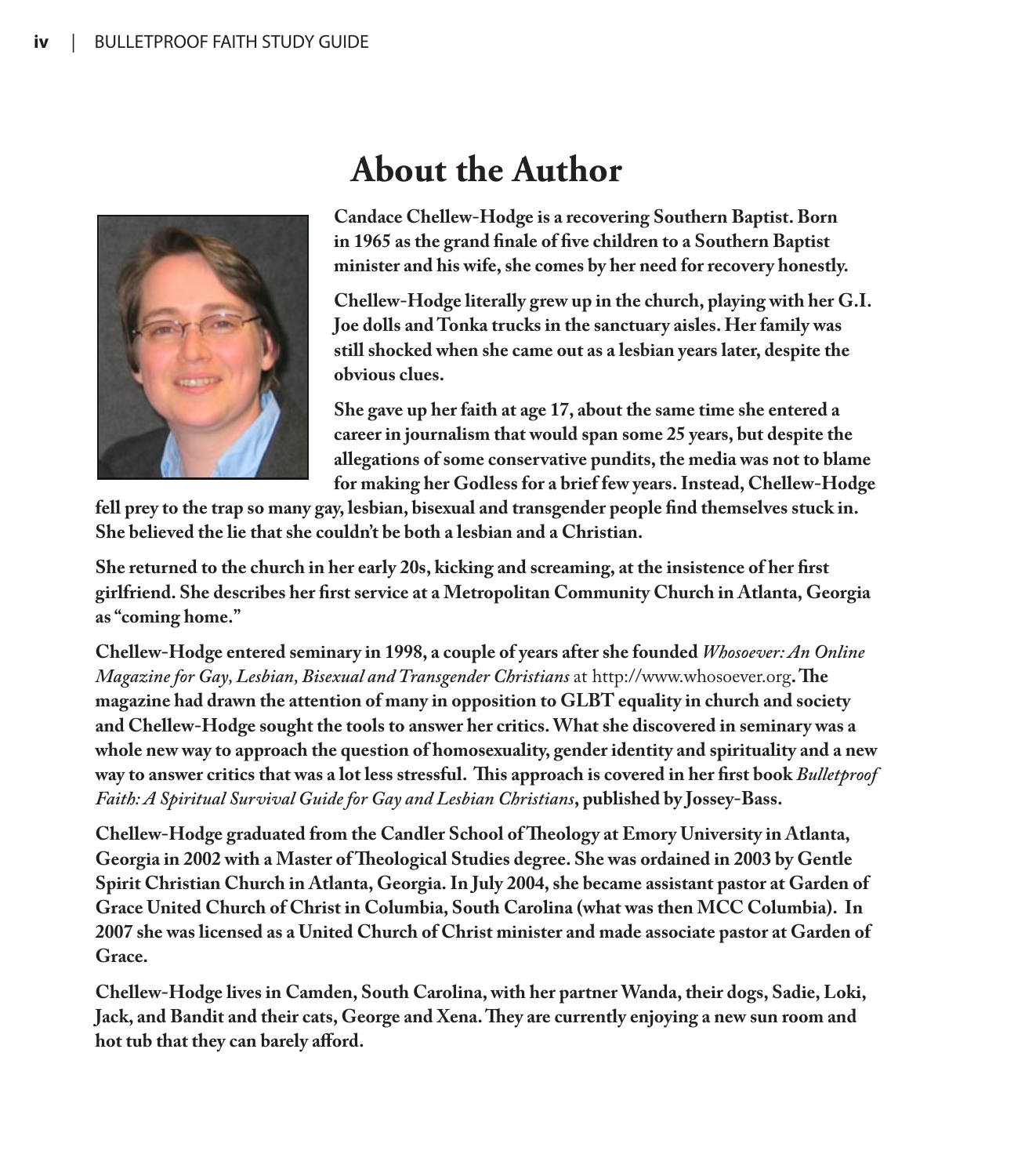# 1 **A Letter From Candace Chellew-Hodge**

First, let me offer an apology. I'm sorry there is even a need for this book. I would have loved to have written a completely different book. Perhaps a feel-good self-help book, like the ones that have made Wayne Dyer a rich man, or perhaps one that celebrates the awe and wonder of being a follower of Christ without having to distinguish between those followers based on something inconsequential to God, like their sexual orientation. But, because there is a faction of Christians who insist on making this distinction, there is a need for this book, and for that I'm sorry.

I'm sorry that there are so many Christians in this world who would rather judge and tear down fellow believers instead of build them up. I'm sorry there are so many Christians in this world who would rather exclude than include others in God's grace. I'm sorry there are so many Christians in this world who would rather argue over a few biblical passages of dubious meaning than seek common ground around the law of love that Jesus came to proclaim. I'm sorry for the damage these kinds of Christians have done to the body of Christ - wounding the GLBT believer who seeks find their place in God's realm. I'm sorry that these kinds of Christians have made GLBT people believe that they are hated by God, cursed by God and not faithful enough in their walk to come to God just as they are created.

What I'm most sorry for is that this book has been needed for so long. When I founded my Internet magazine Whosoever back in 1996, there was little out there to affirm GLBT Christians. Daniel Helminiak's *What the Bible Really Says About Homosexuality* had been released a couple of years earlier and remained a best seller in GLBT bookstores. Clearly, our community was hungry for affirmation that God loves us and made us just as we are. It would be nice to say that some 13 years later we wouldn't be as hungry for affirming material, but we are.

*Bulletproof Faith* is a book that is needed by many in our community and even by those outside our community who support us. I believe the atmosphere in both church and society is more inviting and affirming of GLBT people now, but the voices against us are still loud and often persuasive. To counteract this continued hatred and bigotry, we have to be bulletproof - not just in our faith, but in our conviction that there is nothing abnormal or sinful in being gay, lesbian, bisexual or transgender.

In *Bulletproof Faith*, I offer a blueprint for becoming bulletproof - able to deflect the bullets fired from loaded Bibles or the biased missives of misguided, and often professionally discredited, psychologists.

Thank you for buying this book. I hope that it, along with this study guide, will help you on your journey to becoming bulletproof.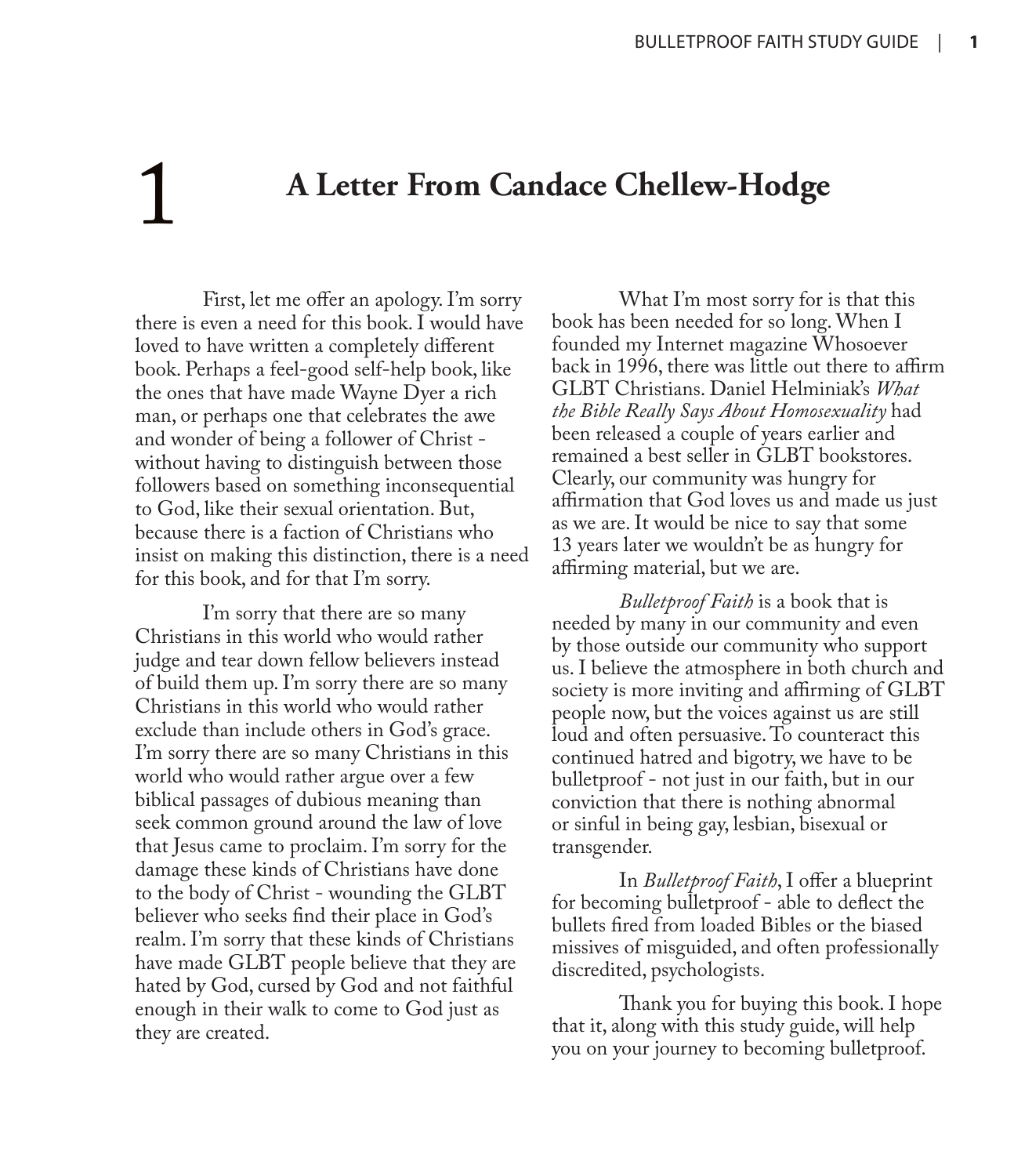## 2 **Five Steps to a Successful Book Group**

You may use this study guide for private study if you wish, but you'll get more out of this book if you come together with others to discuss the ideas and suggestions made in *Bulletproof Faith*. When you start a book group, there are some things you'll need to think about and some actions you'll need to take up front before your first meeting. Here are some suggestions:

**1. Sweat the small stuff.** Find the best location for your book group a church, a coffee shop, a bookstore or someone's home. The location should be easy to find and as centrally located as possible for ease of attendance. You may even consider serving a light meal if the group isn't being held at a business that serves food. Breaking bread together helps you to bond with one another and helps to break the ice. You can consider a potluck or take up donations for future meals.

Decide how many sessions to hold and what dates and times are best. You may want to meet weekly, biweekly or once a month, depending on the group. Sessions can go for an hour or even 90 minutes to allow for more discussion time. (If a meal is being served, 90 minutes would be ideal.) We've laid out a schedule for sessions, but feel free to do what's best for your group.

**2. Tell others.** One is indeed the loneliest number when you're forming a book group. To make sure your group grows, you'll need to let others know about it. There are plenty of free ways to publicize your group. Write up a short announcement including dates, times and meeting locations. Contact local churches, schools or community groups and ask them to put the announcement in their newsletters or bulletins or send the information to their email lists. You can also ask the local library or other community gathering places if they will post your announcement. Send emails to your friends and ask them to pass on the information. If you're taking part in bulletin boards, online communities, or have a Facebook or MySpace page, post the information there to attract potential group members.

**3. Get ready!** Preparation by both the group leader and participants is critical. It is important that everyone read the assigned chapters before each meeting so everyone is prepared for a great discussion. The provided questions are merely jumping off points for your group.

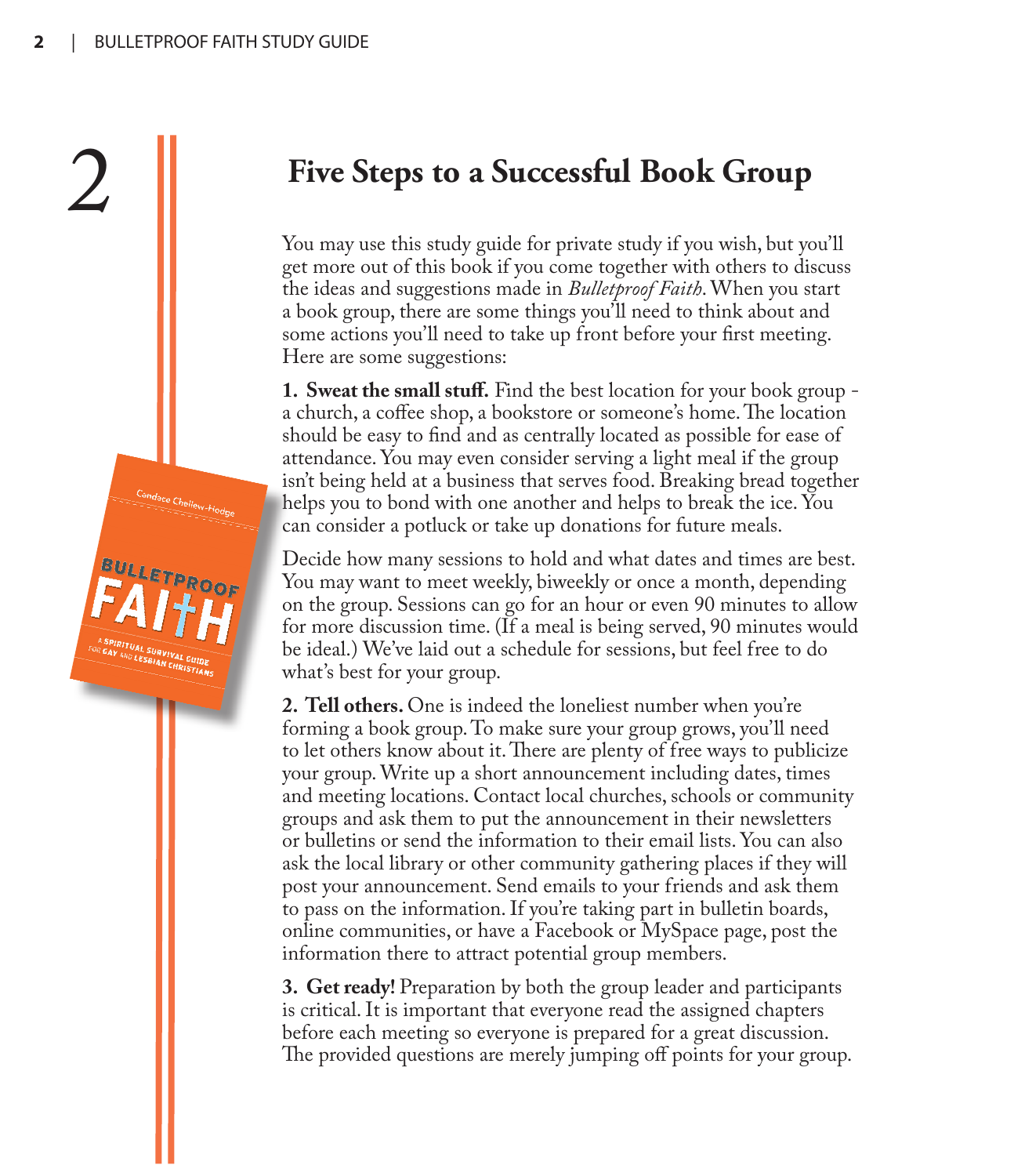You may use one of them, all of them, or rephrase them in any way that you like. The important point is that the group is open to each other, gentle with one another's point of view, and committed to embarking on a journey to a bulletproof faith together. Some of the sessions include a "spiritual survival exercise" that you'll want to dedicate some time to experiencing. If you don't have time in the group to do the exercise, please ask participants to do the exercise beforehand and be ready to tell the group about their experience. These exercises are an important step in our journey toward a bulletproof faith.

**4. Talk about it.** The point of a book discussion is to learn and grow, not just individually, but as a group. That requires that the group be properly prepared to interact with one another. As a group leader, you'll need to moderate the discussion and encourage participation from all group members, not just a vocal few. You'll need to keep the group on topic and be prepared to handle disagreements within the group. It's not unusual for group members to disagree, but setting up rules beforehand - like using "I" statements and not judging what others are saying - is important to facilitate a good learning experience for everyone. The focus of this book is the search for common ground and this should be emphasized in your group. Don't worry if you're not an expert on this material. Your role is to facilitate a conversation - not to provide all the answers. Most of the questions you'll be asking don't have any set "right" or "wrong" answers. Enjoying each other, enjoying the mystery of God and enjoying the journey to a bulletproof faith should be the group's goal.

**5. Do something about it.** A bulletproof faith is not all that useful if you spend all your time either alone or in a community that agrees with you and supports you. After reading this book, I hope you'll want to begin to reach out to those around you who may not agree with your views. I'm not asking you to challenge anyone to a fight. Instead, look for ways to begin dialogue. You may want to approach you church and ask them to host an ecumenical or interfaith dialogue with other churches. A local gay and lesbian group, or the gay and lesbian student group at a nearby college, may be interested in holding a town hall meeting on religion and homosexuality. You may want to repeat this book study and invite members or pastors of other congregations that may not be so gay-friendly to join you. Do anything you can to start the conversation and keep it going!

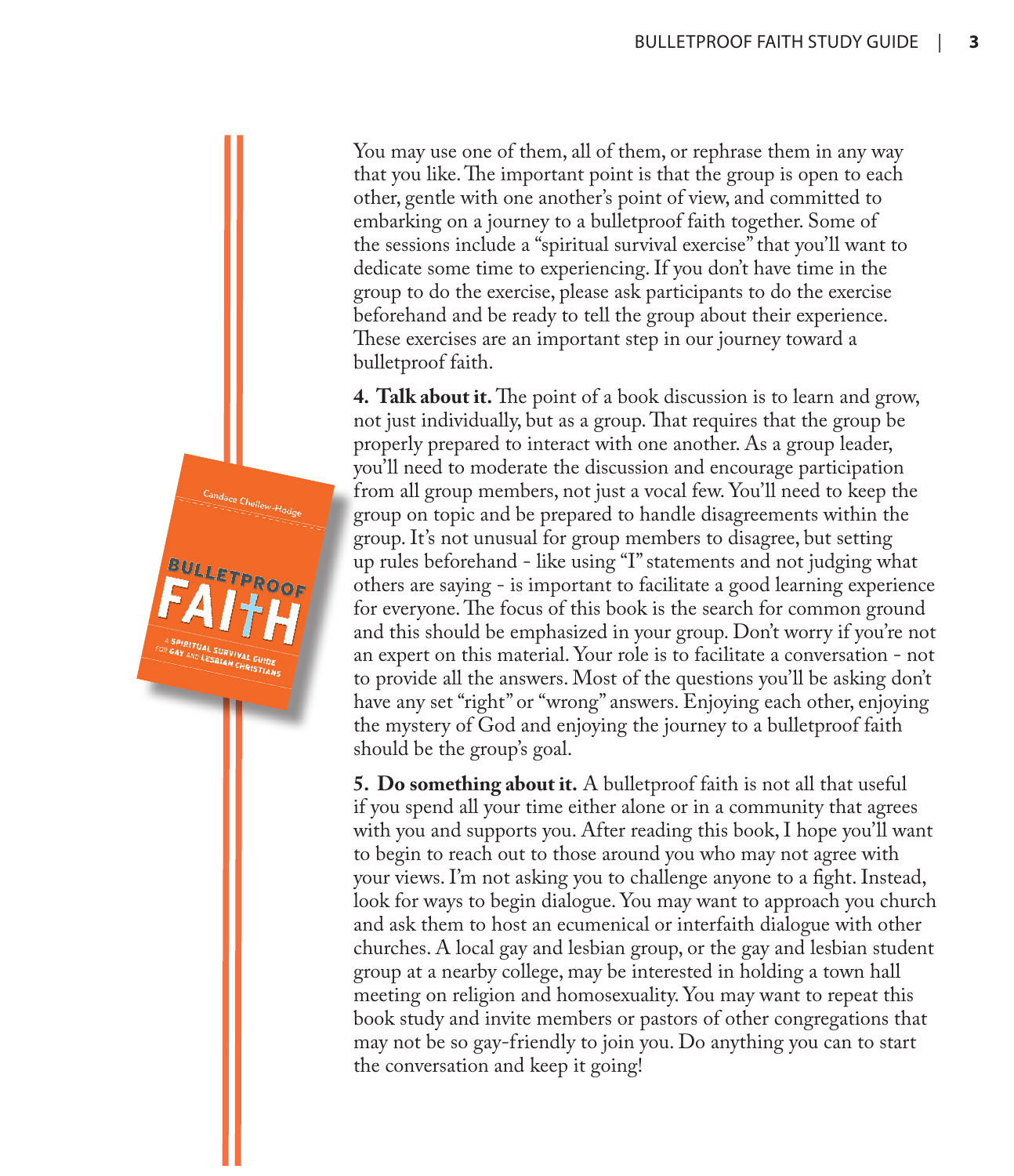## 3 **Session One: Introduction and Chapter 1**

### **Introduction: There is no Other Side**

1. Because the vigil outside the auditorium in Columbia, S.C. was a silent vigil, no one addressed the yelling woman directly. If you were able to respond to her, what would you say? What feelings do the woman's words stir in you?

2. In the introduction, it is asserted that religious arguments against homosexuality are not truly the "other side" of the homosexuality issue. The media has made it so, giving a platform to religious objections to gay and lesbian rights within church and society. Do you agree or disagree? Why would it not be the other side of the issue? Why could it be considered the other side of the issue?

3. The introduction states, "The question of morality intersects with sexual orientation only in consideration of how we use our sexuality." Do you agree that the scriptures can be a valid guide to morality for all sexual orientations? Why or why not? If not, what guidance can we find for using sexuality responsibly? What does it mean to you to be sexually responsible?

4. Chellew-Hodge believes we must become "bulletproof " impervious to the attacks of those who disagree with homosexuality based on religious beliefs. What kind of attacks have you suffered because of your sexual orientation, or your support of gay or lesbian people? Do you feel vulnerable to these attacks, unable to find a way to respond or defend yourself? What would it mean to you to become "bulletproof"?

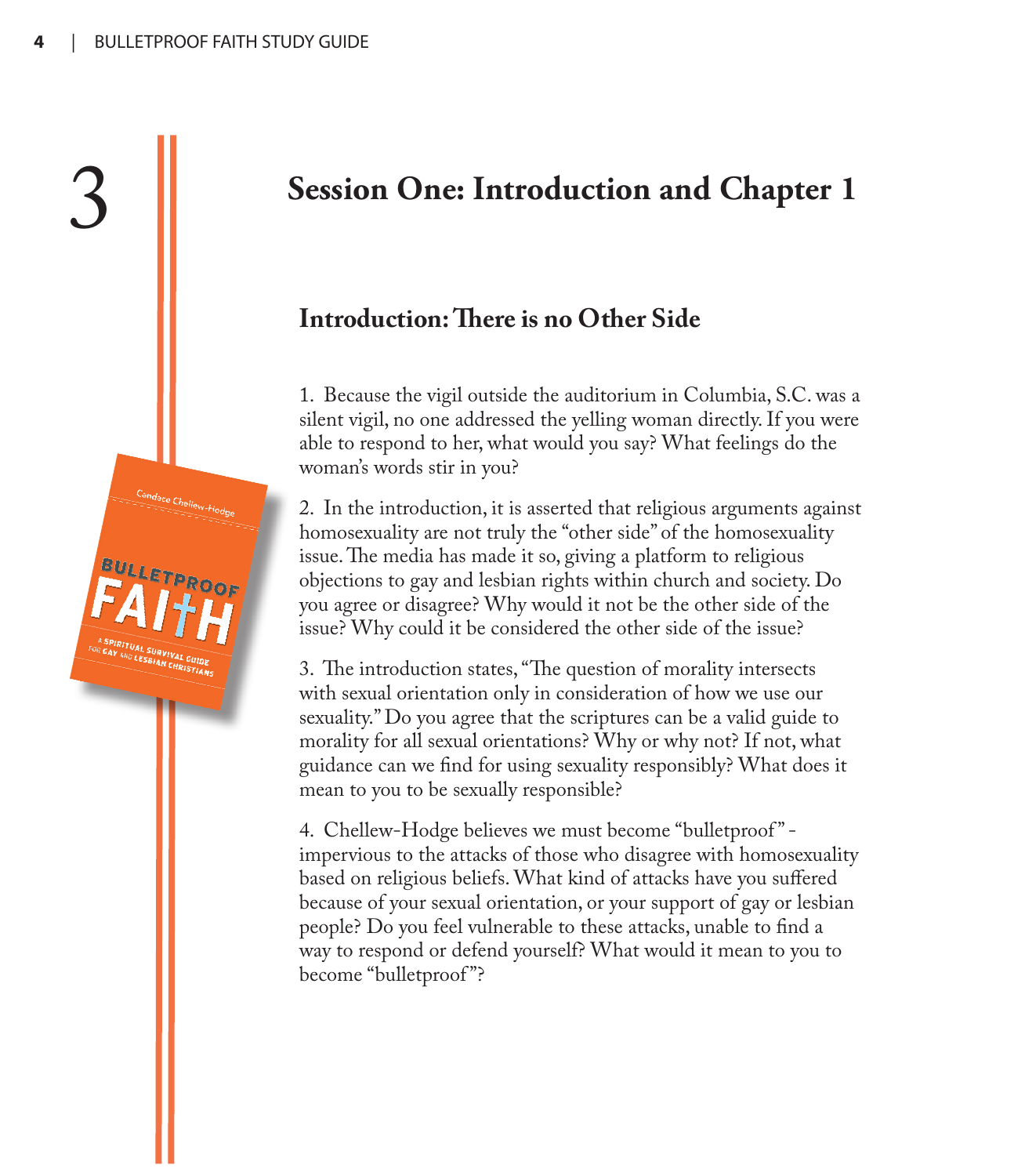

1. Reread the hate mail message on pages 5-6. Read the email slowly and let the words of hatred sink in. Get a piece of paper and reply to the email. Feel deeply the pain those words intend to inflict. Answer this email from that place of pain - that place of injury. Save your response. We'll come back to it later in our study.

2. 1 Peter 3:15b-16a (NRSV) tells us, "Always be ready to make your defense to anyone who demands from you an account of the hope that is in you; yet do it with gentleness and reverence." Think about that hate mail, or some of the hateful words you have heard as a gay or lesbian Christian, or a supporter of gay and lesbian Christians. How do you feel about the Bible's requirement to offer a gentle and reverent response to such hateful words? Are you able to give such a response now? What would have to happen for you to give a "gentle and reverent response" always - no matter how hurtful the words used against you, or those you love, may be?

3. Danish theologian Soren Kierkegaard wrote "Certainly no violent assaulter can murder an immortal spirit. Spiritually, suicide is the only possible death." Do you agree or disagree? Why or why not?

4. In seminary, Chellew-Hodge, like the Karate Kid, learns that we train ourselves in biblical knowledge - not so we can win theological arguments with those who oppose homosexuality because of religious beliefs - but so we don't have to answer such critics. What does it mean to settle the argument about homosexuality in ourselves, once and for all? What would it take for you to have that kind of peace of mind and heart?

5. Review the Spiritual Survival Tips at the end of the chapter on page 10. Discuss each one. Which ones mean the most to you? Which ones do you find impossible to fulfill at this moment? How can you begin to put them into practice?

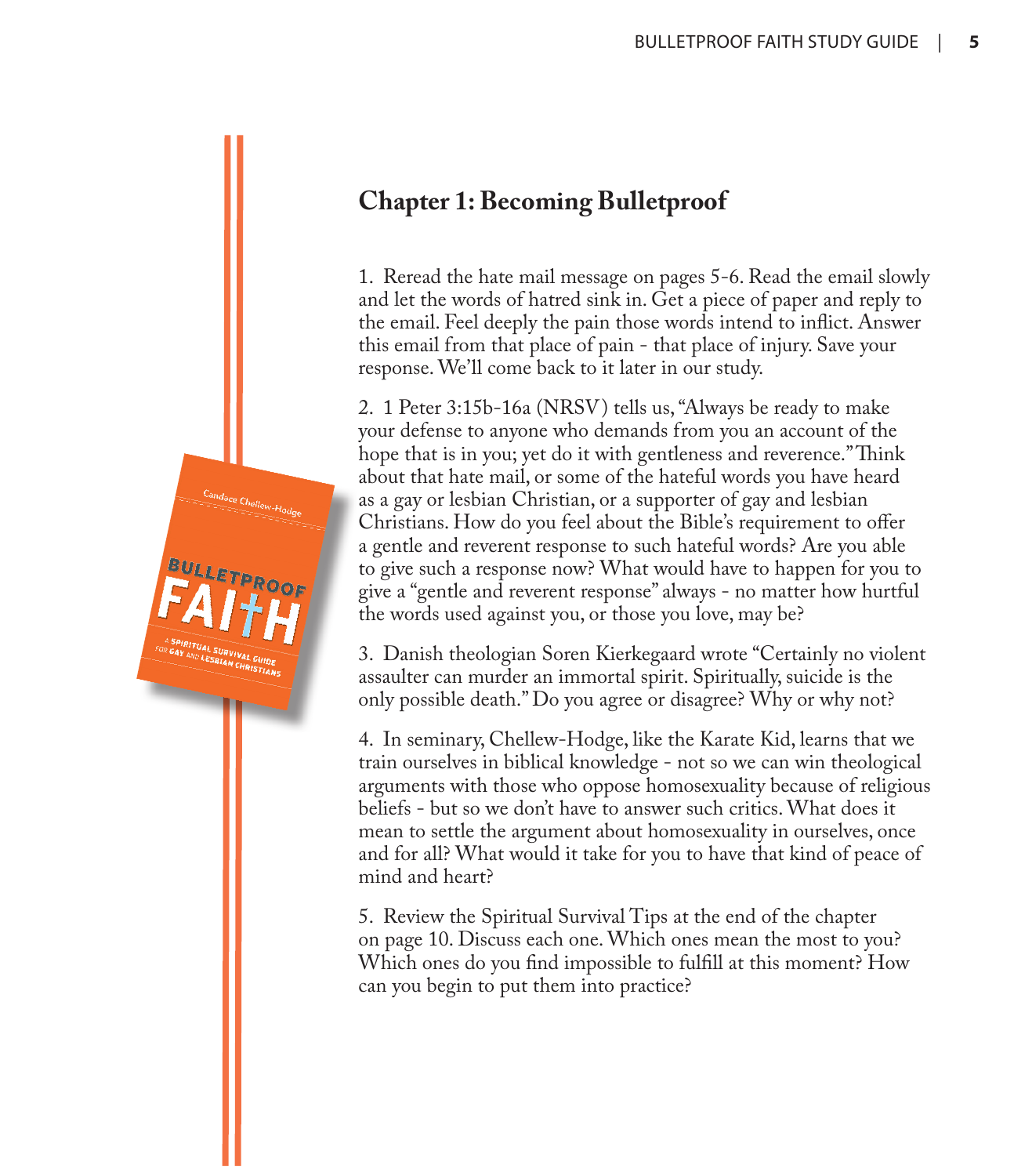## 4 **Session Two: Chapter 2 & Spiritual Exercise**

## **Chapter 2: Losing Our Religion**

1. Episcopalian priest Hazel Glover tells Chellew-Hodge, "God created us because God thought we might enjoy it." Chellew-Hodge also advises us to give up anything in our lives that makes us cry. Do you believe God created us to enjoy life and that misery is a clue that we've wandered away from God's will for our lives? Why or why not?

2. We are commanded in Mark 8:34 to "deny ourselves" so that we can be followers of Christ. Some conservative Christians believe this means GLBT people must deny their sexual orientation. Chellew-Hodge believes what we are to deny is our self-absorption that prevents us from loving our neighbor as ourselves. Do you agree with this belief? Why or why not? What do you believe Jesus meant when he told us to "deny ourselves" and follow him?

3. Martin Luther believed he was a "stinking bag of worms" before God - an image that GLBT Christians can understand since we're constantly told that God rejects us. John Eldredge says we are endowed with a unique "glory" - made and loved by God. How do you feel about your relationship with God - are you a "stinking bag of worms" or a glory-filled child of God? Where do these feelings come from - family, friends, the church, society? Explore the origins of these feelings.

4. Author John Eldridge warns us not to make "agreements" with the enemy of our hearts - that enemy that tells us we are less than or despised by God. What agreements have you made with the enemy about yourself? What is the origin of these agreements?

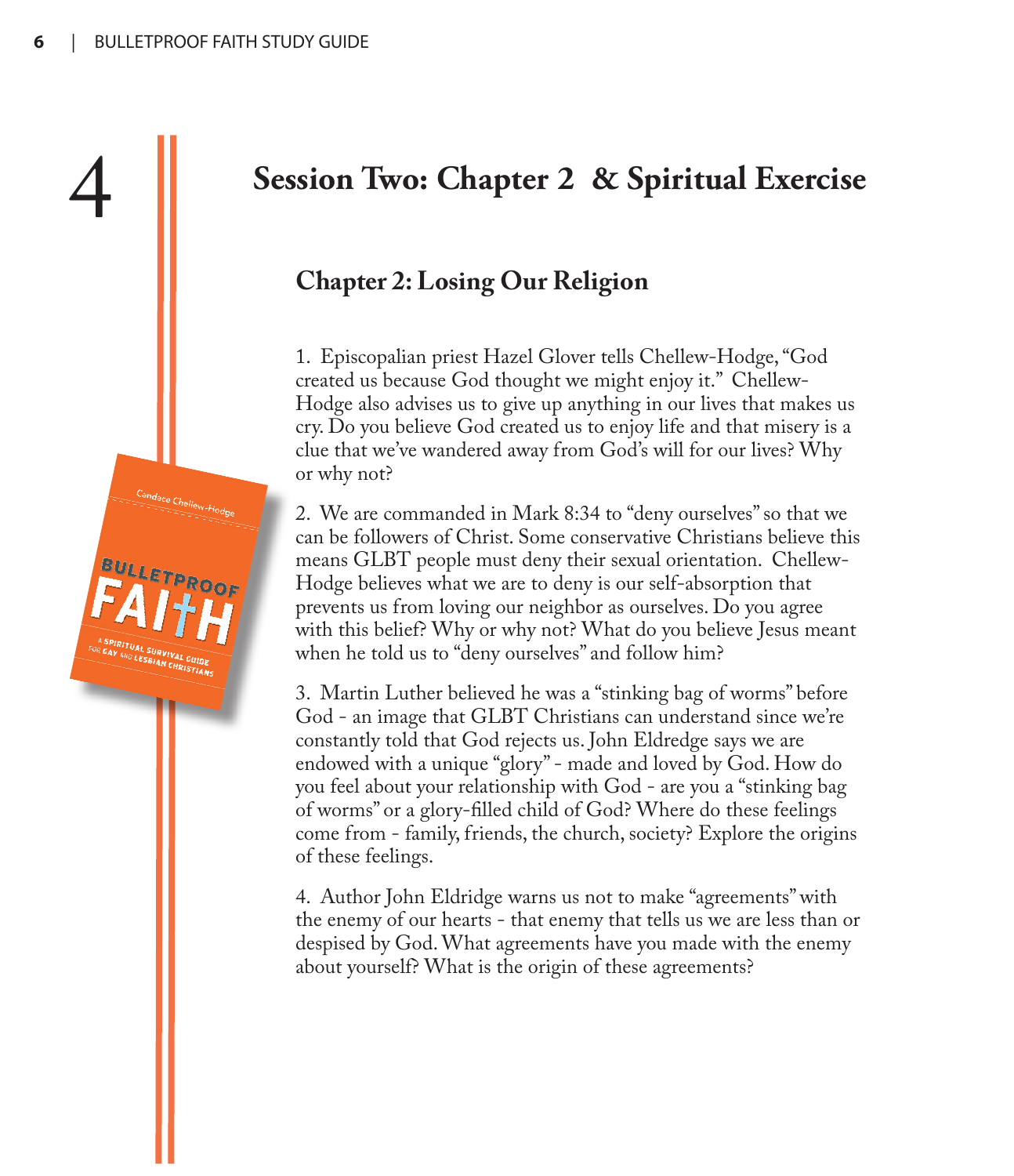5. Chellew-Hodge asserts that we are all diamonds, possessing brilliance and fire. To reveal that glory we must "break agreements that tell us we are worthless and will always remain that way" (p. 19). We do this by watching our language - practicing right speech in prayer and in our conversations with ourselves and others - and by walking in integrity - living into who we are and how we have been created as GLBT people. What kind of speech are you using in prayer and conversations with yourself and others? Do you degrade yourself and others? Do you speak words of encouragement? Why or why not? Do you live your life honestly and openly no matter what the cost? Why or why not?

6. Just as Buffy the Vampire Slayer can't fully live into her calling without community, so we are called to live in community - despite the challenges. How can community help us to become the diamonds that God has created us to be? What challenges have you discovered in community? How have you sought to overcome those challenges?

7. Review the Spiritual Survival Tips at the end of the chapter on pages 26-27. Discuss each one. Which ones mean the most to you? Which ones do you find impossible to fulfill at this moment? How can you begin to put them into practice?

## **Spiritual Survival Exercise: Reclaiming your Authentic Self**

Read through the Spiritual Survival Exercise on pages 28-32 and do it together. Discuss what comes up for you and share with each other the prayer that prays you. Are you surprised by what came up? Why or why not? How can this new prayer help you reclaim your authentic self?

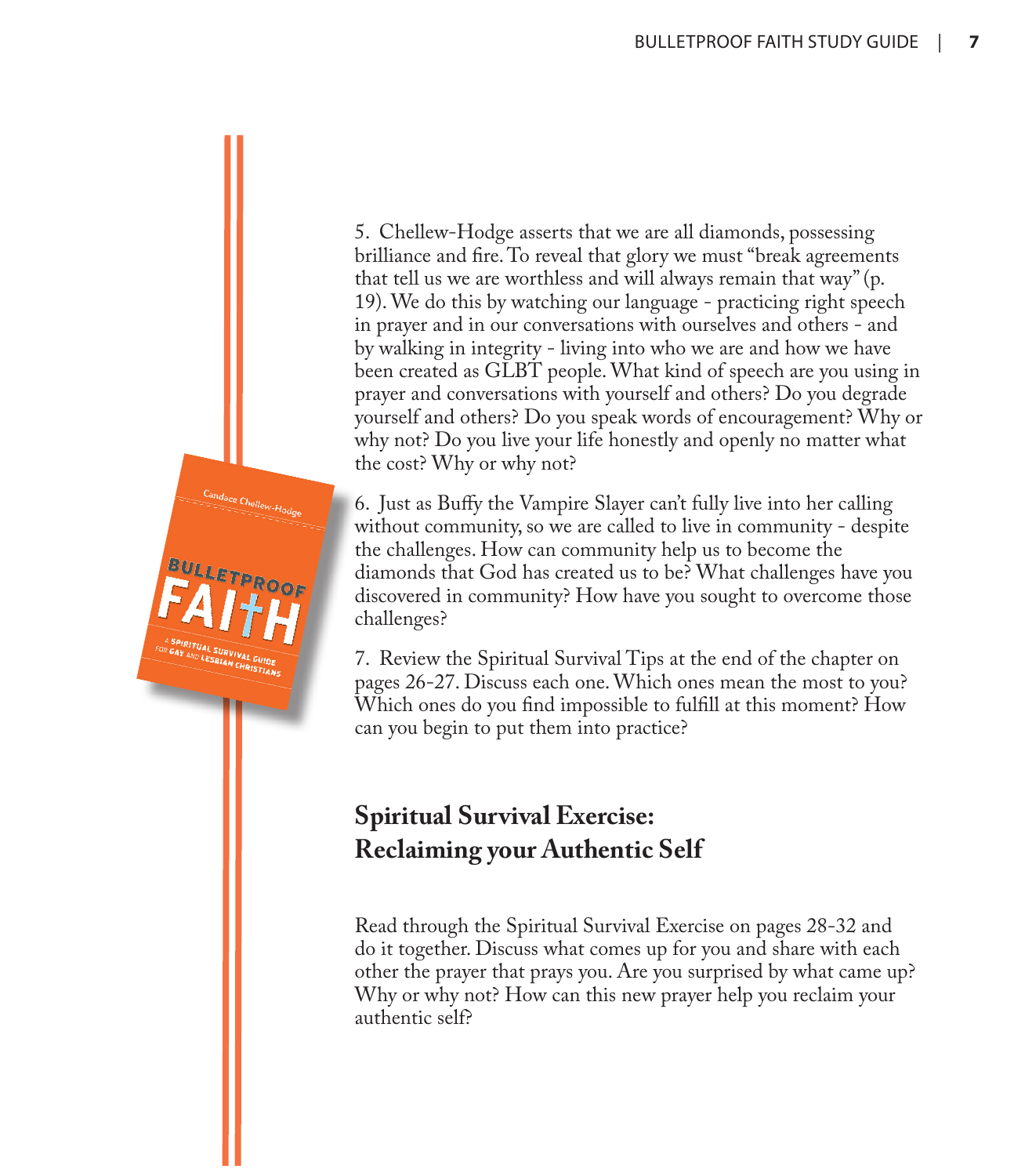## 5 **Session Three: Chapter 3**

## **Chapter 3: Learning to Love the Questions**

1. A seminary professor told Chellew-Hodge, "If you read the Bible and come away with more answers than questions, you haven't understood the Bible." Do you agree? Why or why not?

2. Chellew-Hodge says that anyone who takes the Bible seriously could never take it literally. Do you agree? Why or why not? How were you taught to read the Bible? Has your method of reading the Bible changed over the years? If so, how? What prompted the change?

3. Learning about the history of the Bible and the church almost shipwrecked Chellew-Hodge's faith. What has challenged your faith in the past? What did you do to overcome those challenges?

4. Accepting GLBT Christians fully into the life of the church poses a serious question of biblical authority to more fundamentalist believers. Many believe that the Bible will be diminished if "go against" what they believe it says about homosexuality. Chellew-Hodge points out that "we have disregarded many things the Bible speaks approvingly of, including polygamy, subjugation of women, division of the races, and slavery" without compromising the overall authority of the Bible. Are these fair comparisons to homosexuality? Would it damage the Bible's ultimate authority to accept GLBT people in the full life of the church and society? Why or why not?

5. Chellew-Hodge writes, "If God cannot say new things, then God is as dead as the trees on which the words of the Bible are written." What does it mean for God to say or do a new thing? How can we discern when God is moving in new ways, instead of projecting our own wishful thinking onto God?

6. Review the Spiritual Survival Tips at the end of the chapter on page 46. Discuss each one. Which ones mean the most to you? Which ones do you find impossible to fulfill at this moment? How can you begin to put them into practice?

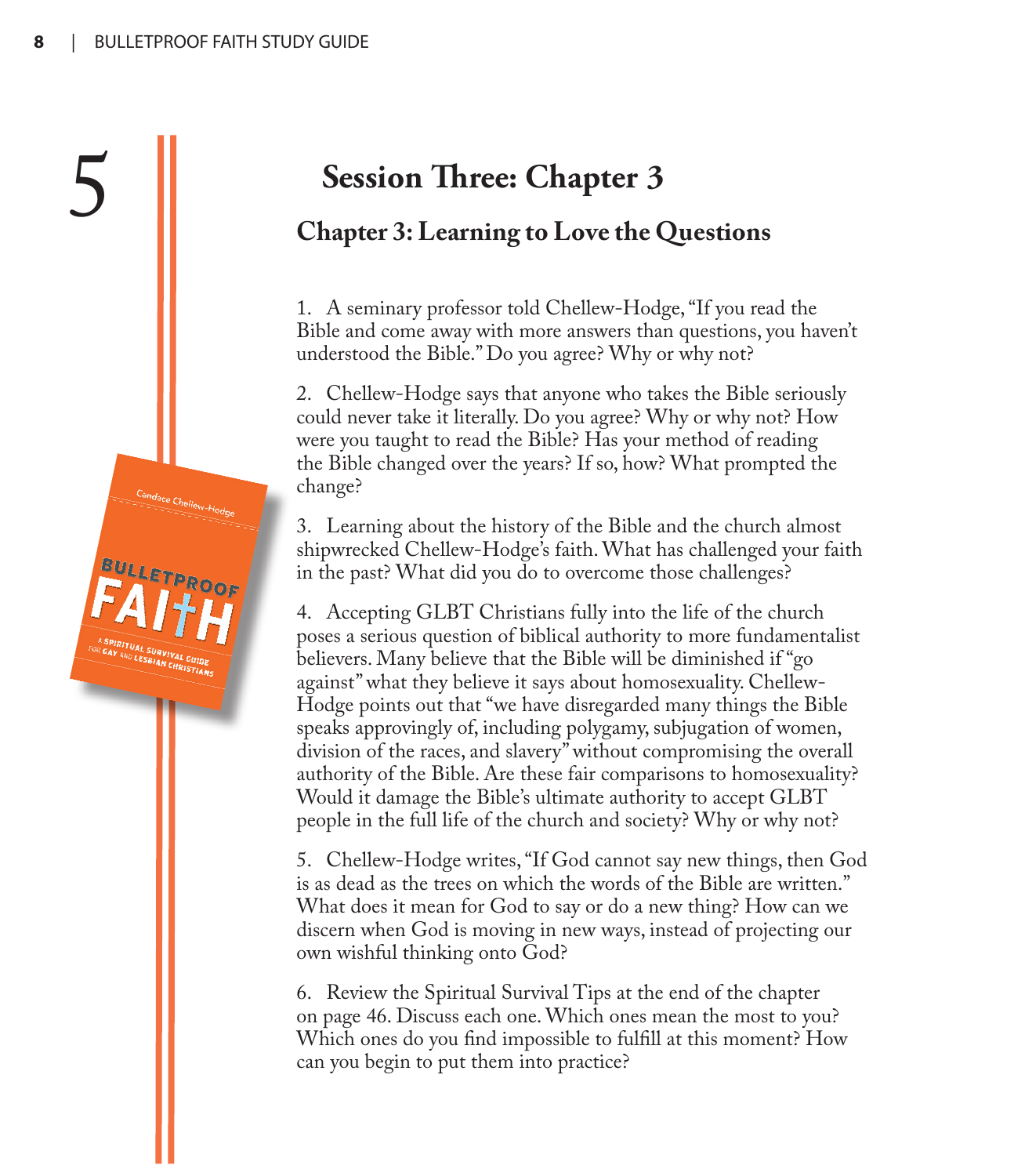

## 6 **Session Four: Chapter 4 & Spiritual Exercise**

## **Chapter 4: Wisdom Before Weapons**

1. When we're attacked for any aspect of our faith, our first reaction is often to defend ourselves - to try and prove why our beliefs are right. Chellew-Hodge quotes Marianne Williamson who asks, "Do you prefer tbe right or happy?" Would it be difficult for you to put that advice into practice? Why or why not? Why do we need our beliefs validated by those who disagree with us?

2. Xena, the Warrior Princess, advises her gentle sidekick Gabrielle not to fight back against anyone who attacks, but instead to either begin a dialogue or run away from the fight. Which option would you choose? Why? Do you believe it is okay to walk (or run) away from an argument? How does that option make you feel?

3. GLBT people who have been told that God does not love them because of their sexual orientation or gender identity may suffer from low self-esteem. Chellew-Hodge asserts that if we are to have healthy self-esteem we must trust our own experiences of God instead of placing our trust in what others say about God. Do you agree? Why or why not? When have you gone against what others have said about God because of your own experience of God?

4. Anger and fear can often be our biggest obstacles to developing a bulletproof faith. What are the issues surrounding GLBT people and their faith journey that bring up feelings of anger or fear for you? Share your thoughts with the group and explore them together.

5. Chellew-Hodge asserts that we are to embody "agape" love to everyone, including our enemies. What are the challenges we face when we try to love our enemies in this way? How can we overcome them? What does it mean to "will" ourselves to love even those who do not love us?

6. Review the Spiritual Survival Tips at the end of the chapter on page 65. Discuss each one. Which ones mean the most to you? Which ones do you find impossible to fulfill at this moment? How can you begin to put them into practice?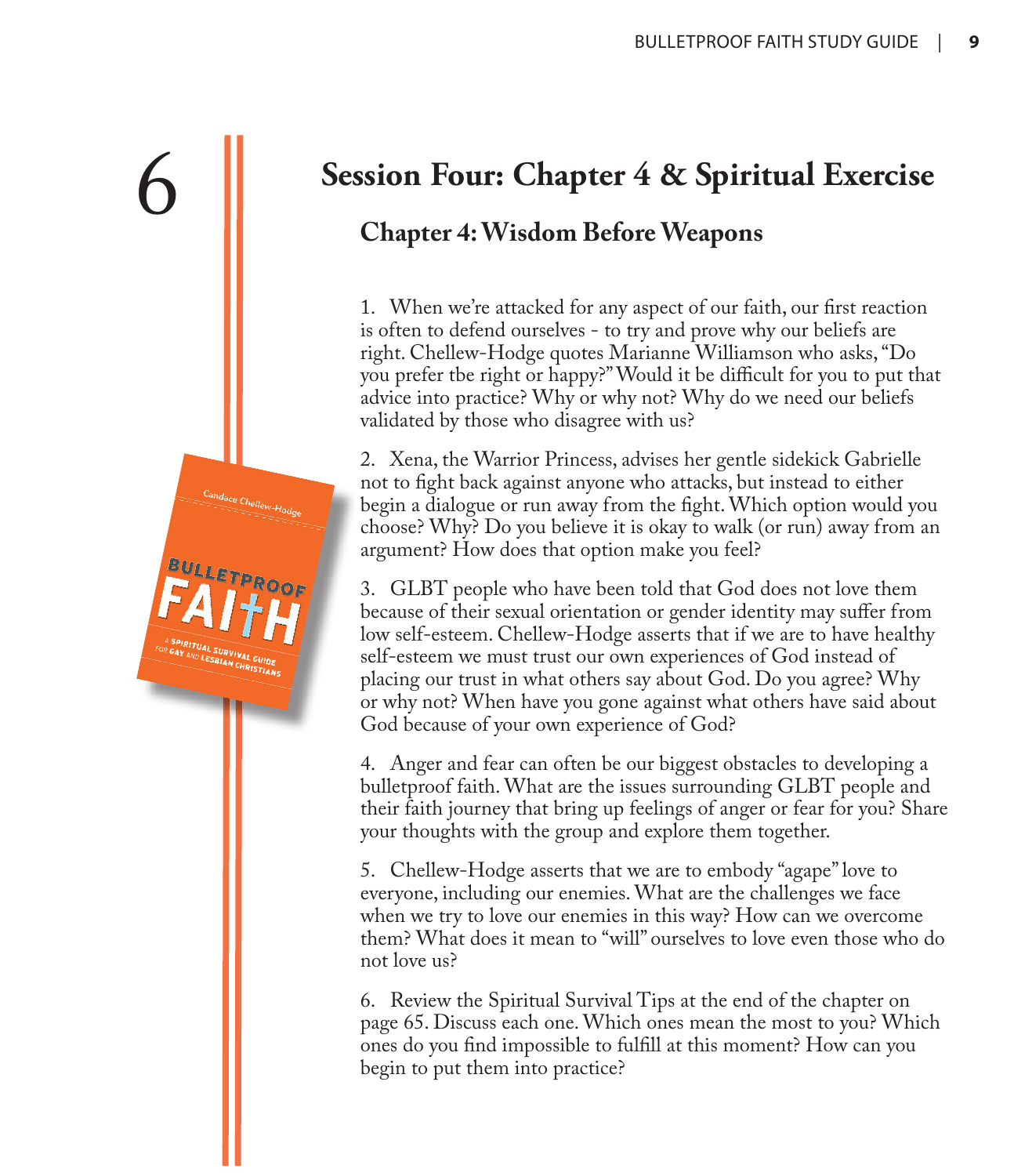## **Spiritual Survival Exercise: Surrender Before Battle**

Read through the Spiritual Survival Exercise on pages 66-69 and do it together. What came up for you during the meditation? What kind of feelings emerged? How did it feel to surrender your fear, anger or any other emotions that have held you in bondage?

**Use the space below to record your thoughts:**

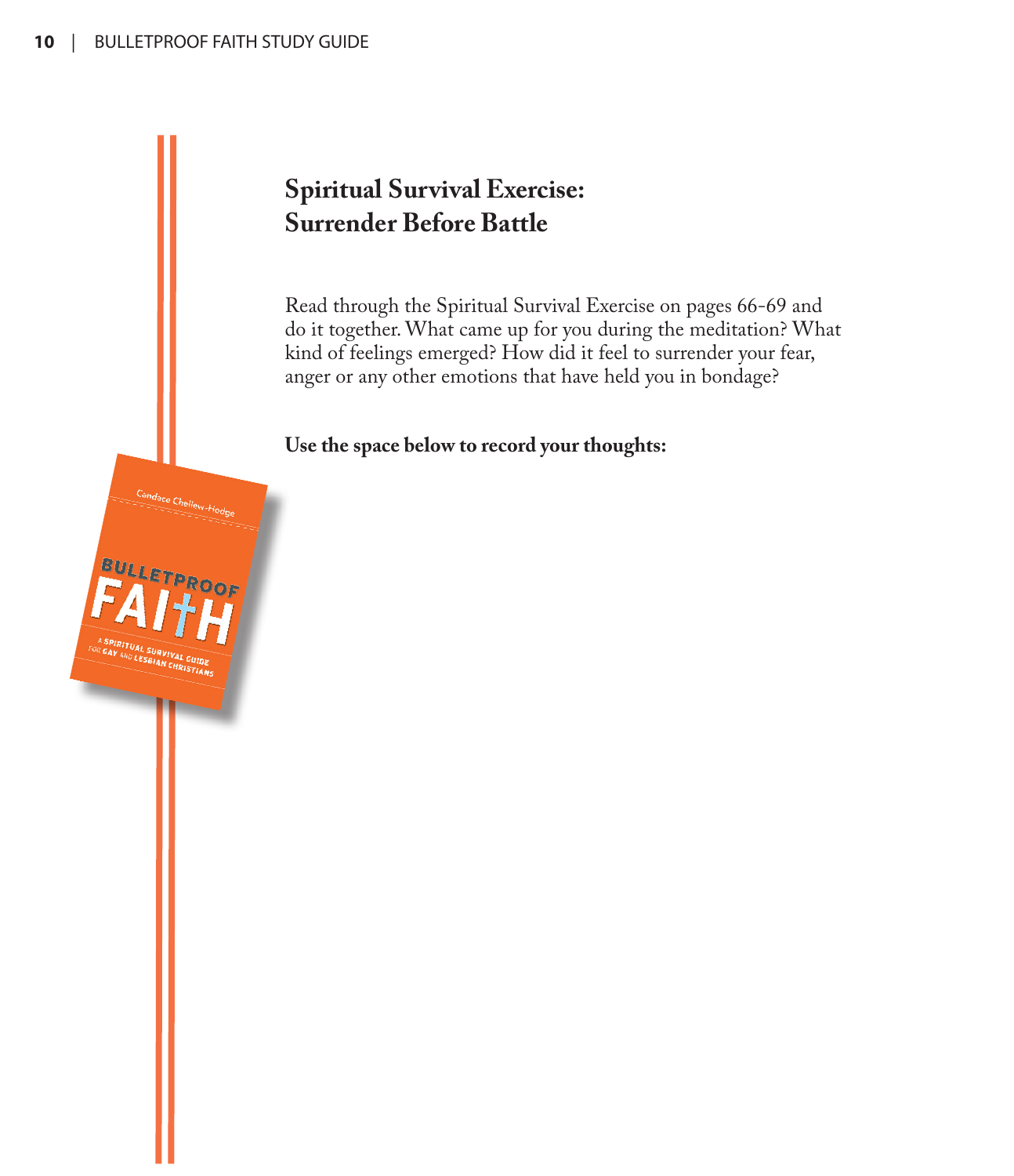

## **Chapter 5: Learning the Outward Moves**

1. When we are drawn into discussions about GLBT people and faith, it is important to learn how to discern between real dialogue and pointless argument. Chellew-Hodge advises us to not argue, instead to use simple statements like, "I don't agree," and to avoid "prooftexting" wars where Bible verses are swapped in a tit-for-tat fashion. Do you agree? Why or why not? Have you encountered real dialogue on this issue or mere argumentation? What is the difference?

2. Think of a time when you have had an argument - not necessarily over the issue of religion and homosexuality, but it could be. What buttons got pushed for you? Where did your anger or your need to be right come from? Did you use the argument to help you examine "your stuff " and remove those buttons? Why or why not?

3. Chellew-Hodge argues that a big problem for anyone arguing over religion and homosexuality is taking things personally. Both Chellew-Hodge and writer Philip Gulley experience moments in confrontations when they stop taking the argument personally and begin to feel real compassion for the person arguing with them. Have you ever felt that way? If not, can you imagine feeling that way? Take a moment and try to step outside yourself in an argument and begin to wonder where the pain of your attacker may be coming from.

4. Chellew-Hodge outlines several warning signs for when you are getting engaged in pointless arguments. If you become frustrated or angry, become defensive, feel the need to win the argument at all costs or stop using gentle and reverent words, you may be headed for trouble. Have you ever felt this way during and argument? What did you do? What could you do differently in the future? How could Chellew-Hodge have better handled the argument with her brotherin-law?

5. Review the Spiritual Survival Tips at the end of the chapter on page 86. Discuss each one. Which ones mean the most to you? Which ones do you find impossible to fulfill at this moment? How can you begin to put them into practice?

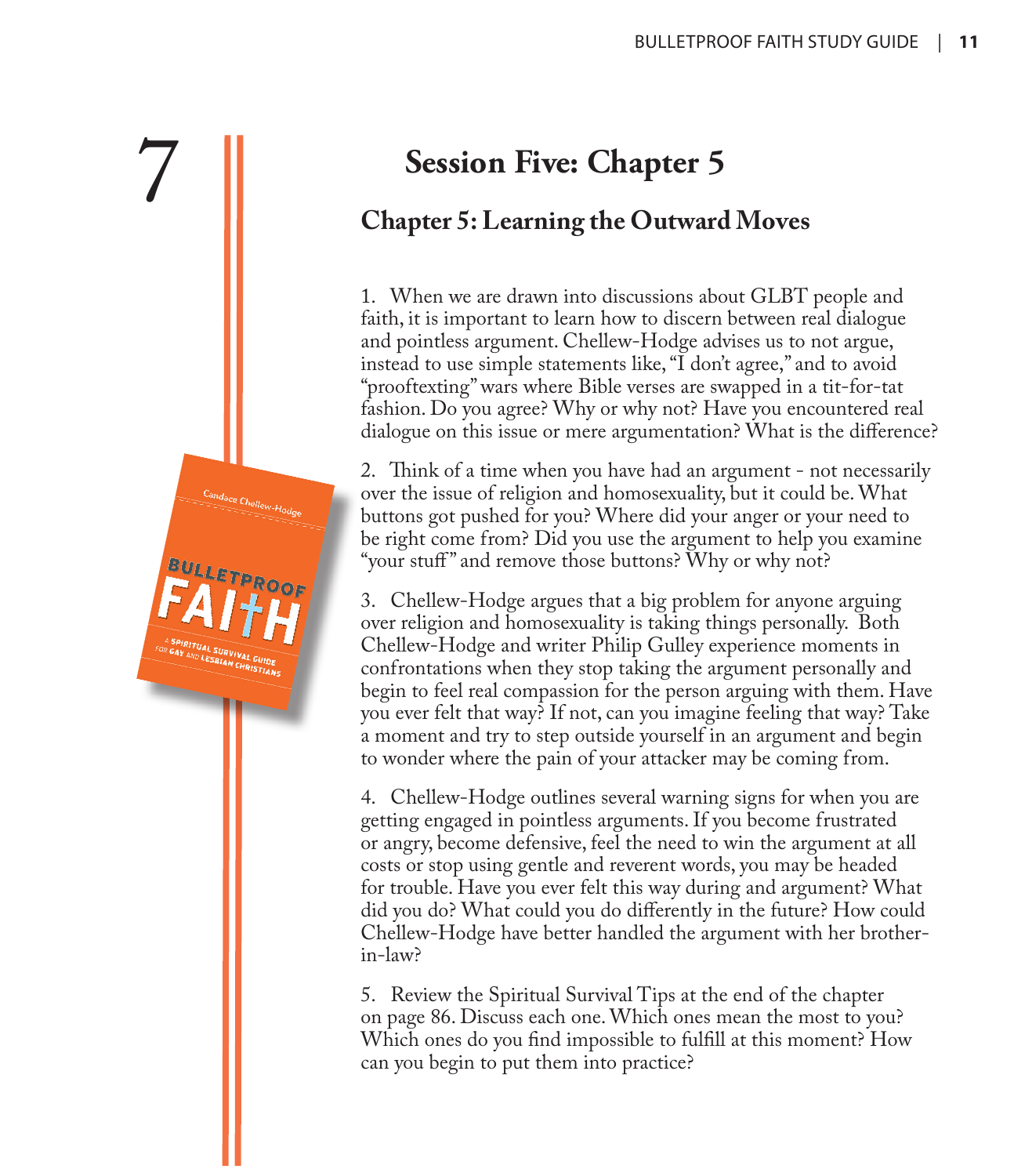## **8 Session Six: Chapter 6 & Spiritual Exercise**

## **Chapter 6: The Gift of the Enemy**

1. Chellew-Hodge writes: "Instead of regarding our attackers as enemies to be defeated, those of us with a bulletproof faith see an attack as an opportunity to improve ourselves and grow stronger and more resilient." Do you agree or disagree? Why?

2. Think of someone who has challenged you or angered you, whether it's over the issue of GLBT people and religion or another subject. What lessons did you learn from your opponent? Are you grateful for those lessons?

3. Chellew-Hodge quotes author Stephen Pressfield who says we should treat our opponents with respect but "without mercy." What does it mean to you to respect your enemies but contend with them "without mercy"?

4. Chellew-Hodge's brother-in-law makes a statement many of us may have heard before: both we and our opponents cannot be right about GLBT people and Christianity. Chellew-Hodge says contradictions are nothing to fear because we can't see the big picture - only God knows how everything fits. It is our faith that helps us live in the contradictions. How do you handle conflicting arguments around GLBT people and Christianity? Can you live in the contradictions? Why or why not?

5. Chellew-Hodge asserts that our experience of God trumps other areas of theology like Scripture, tradition and reason. Do you agree or disagree? Why? When have you followed your personal experience of God in contradiction to Scripture, tradition or reason? Why did experience win out?

6. Mel White told Chellew-Hodge that fundamentalist Christians are anti-gay because the male-led structure of God's created world falls apart if a man "quits acting like a man and doesn't take the man's responsibility - that's what they call gays."

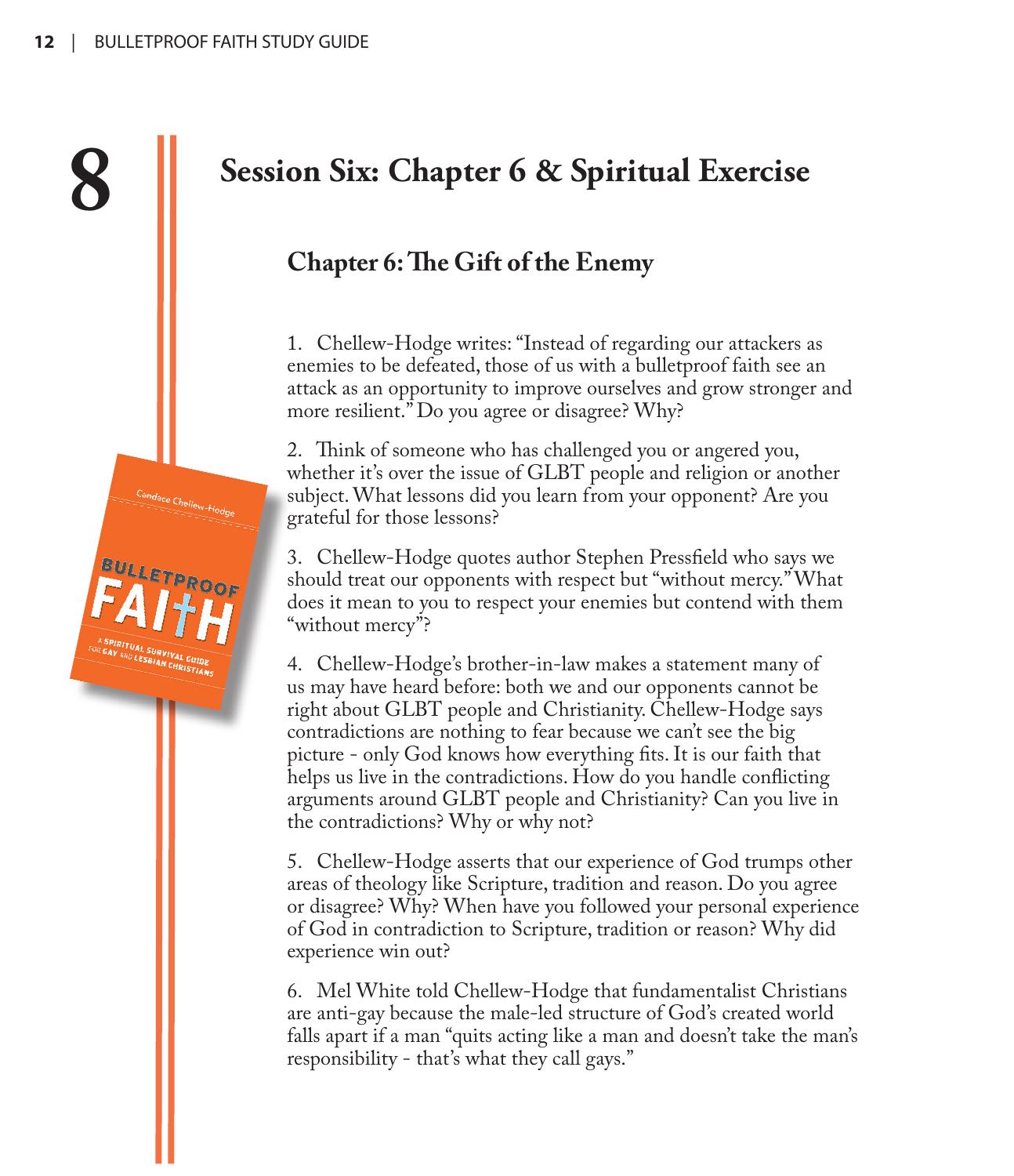Because of this belief, anti-gay Christians are seeking to either change or eliminate gays and lesbians. Do you agree with White? Why or why not? Do you feel the threat against the GLBT community is real and dangerous? Why or why not?

7. While White believes the threat against the GLBT community from anti-gay Christian leaders is real, Eric Elnes had a very different experience when he met conservative Christians on his CrossWalk America journey. How can you reconcile the two experiences? What can we do to counter the very real threat against us by some segments of Christianity while working to reconcile with other segments that are less outspoken against GLBT people?

8. Review the Spiritual Survival Tips at the end of the chapter on pages 113-115. Discuss each one. Which ones mean the most to you? Which ones do you find impossible to fulfill at this moment? How can you begin to put them into practice?

## **Spiritual Survival Exercise: Breathing Into Our Pain**

Read through the Spiritual Survival Exercise on pages 116-121 and do it together. What came up for you during the meditation? What kind of feelings emerged? Were you able to feel calm and send loving thoughts in the midst of the attack? Why or why not?

**Use the space below to record your thoughst:** 

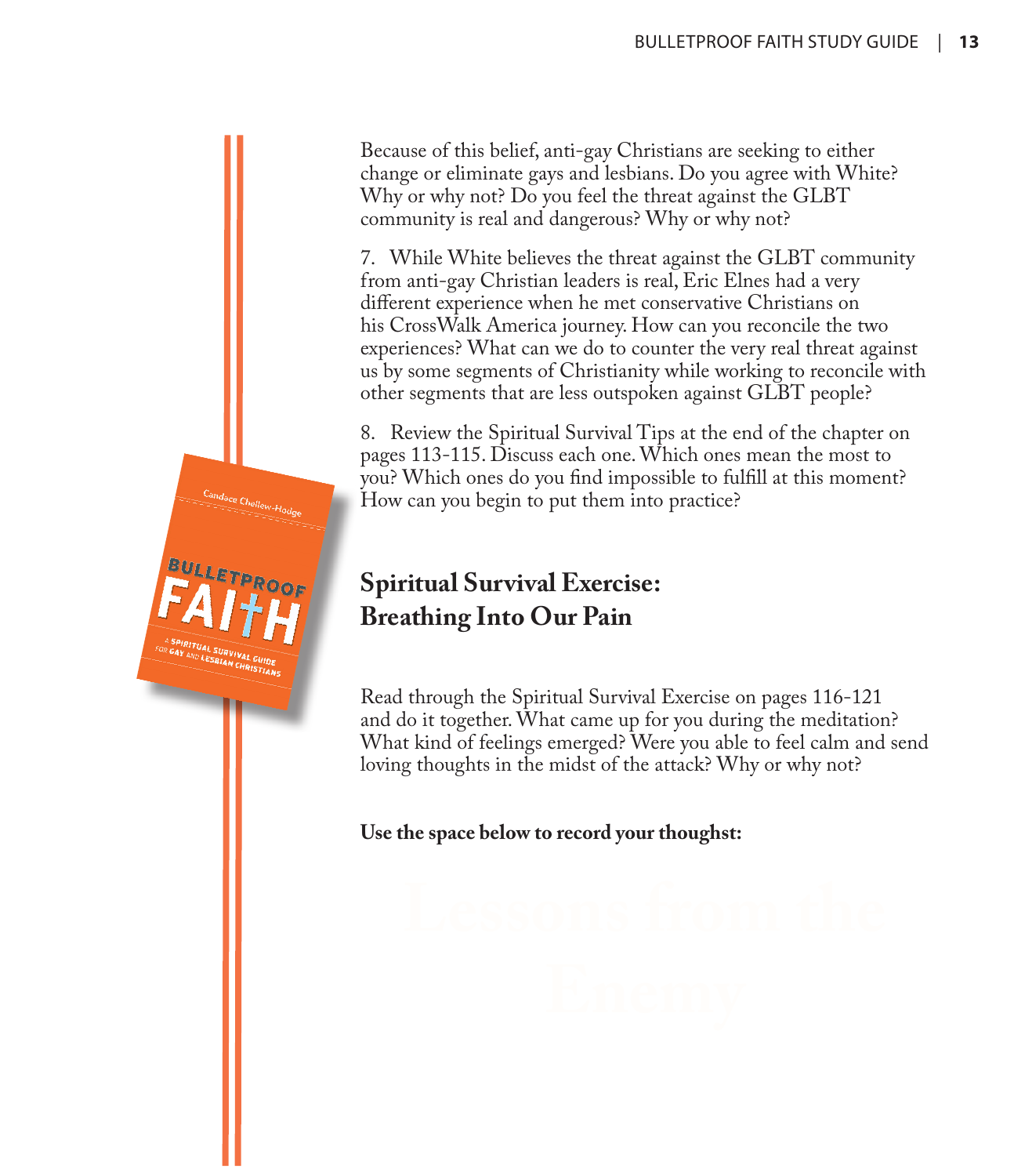# **9**<br> **Session Seven: Chapter 7**<br> **Chapter 7: The Only Thing That Counts**

1. Paul, in Galatians 5:6 writes: "The only thing that counts is faith working through love." What does that mean to you? Is this really "the only thing that counts"? What does that mean for our faith as GLBT Christians or allies if this is true?

2. Chellew-Hodge believes that GLBT people are faith are one of a long line of people who have been excluded from Christian fellowship over the centuries – modern day "Gentiles," so to speak. Do you agree with her analysis that, like the Gentiles, God means to include the outcasts of all generations, including GLBT people? If not, why not? If so, how can GLBT Christians work for full inclusion within the church?

3. In Romans 11:29, Paul asserts that "the gifts and the call of God are irrevocable." What gifts and calls can GLBT people bring to the church? How would the church be poorer if GLBT people are excluded?

4. Chellew-Hodge writes on page 127: "Instead of judging one another for how we behave or what we eat, Paul advised that we 'pursue what makes for peace or for mutual upbuilding' (Romans 14:19). What can GLBT Christians do to "pursue what makes for peace" with those who oppose GLBT inclusion in church and society?

5. Chellew-Hodge outlines some of the characteristics of "faith working through love" on page 131, including inclusion, patience, kindness and seeking the common good. Look over these characteristics. What strikes you about that list? How can it help you to identify when faith (yours or someone else's) is no longer working through love?

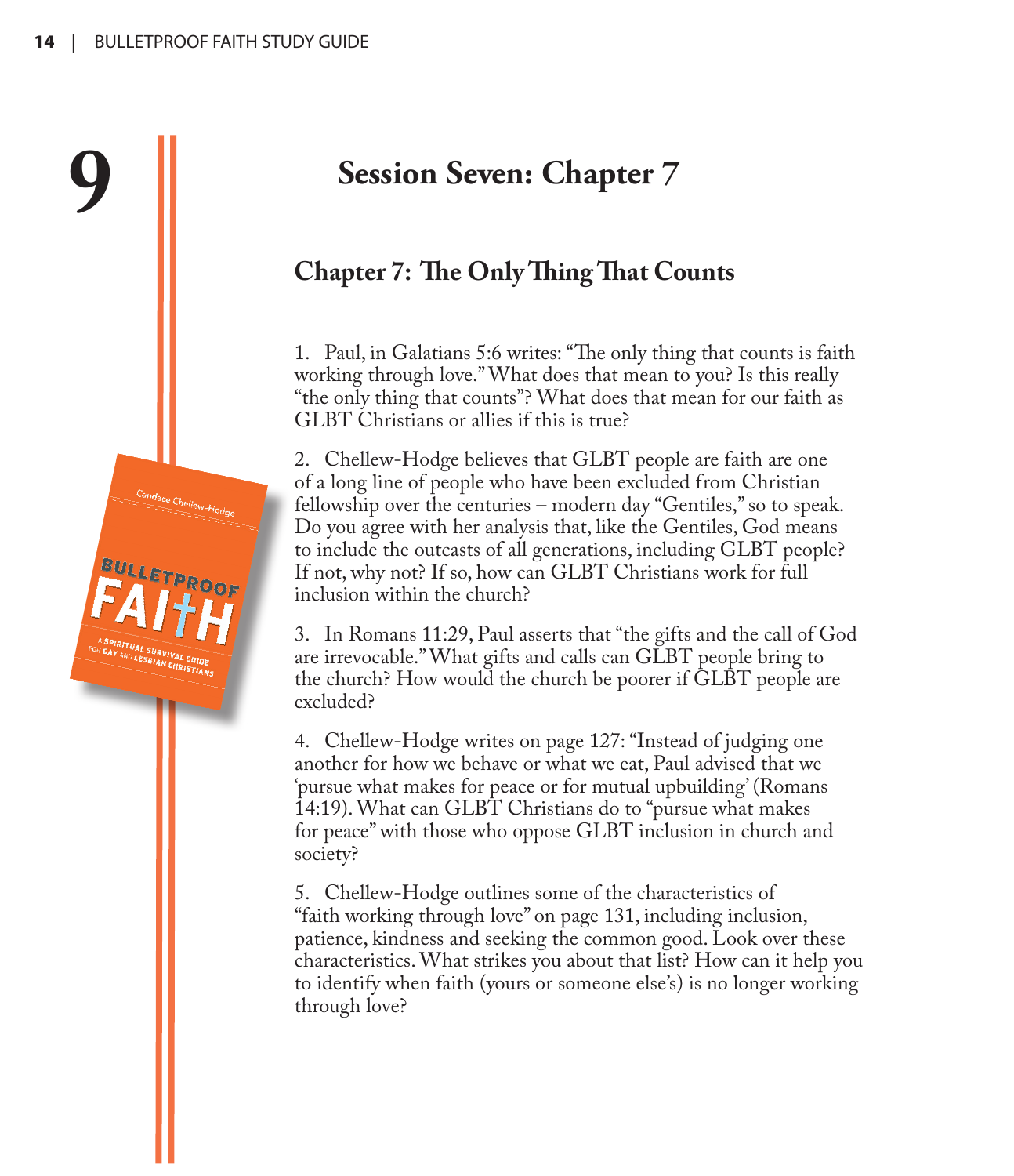6. On page 132, Chellew-Hodge recounts her feelings upon learning of the death of Rev. Jerry Falwell – a staunch opponent of including GLBT people in both church and society. Recount your own feelings on Falwell's passing. Can you find a place of compassion for Falwell despite his zealous persecution of the GLBT community?

7. Review the Spiritual Survival Tips at the end of the chapter on pages 132-133. Discuss each one. Which ones mean the most to you? Which ones do you find impossible to fulfill at this moment? How can you begin to put them into practice?

#### **Use the space below to record your thoughts:**

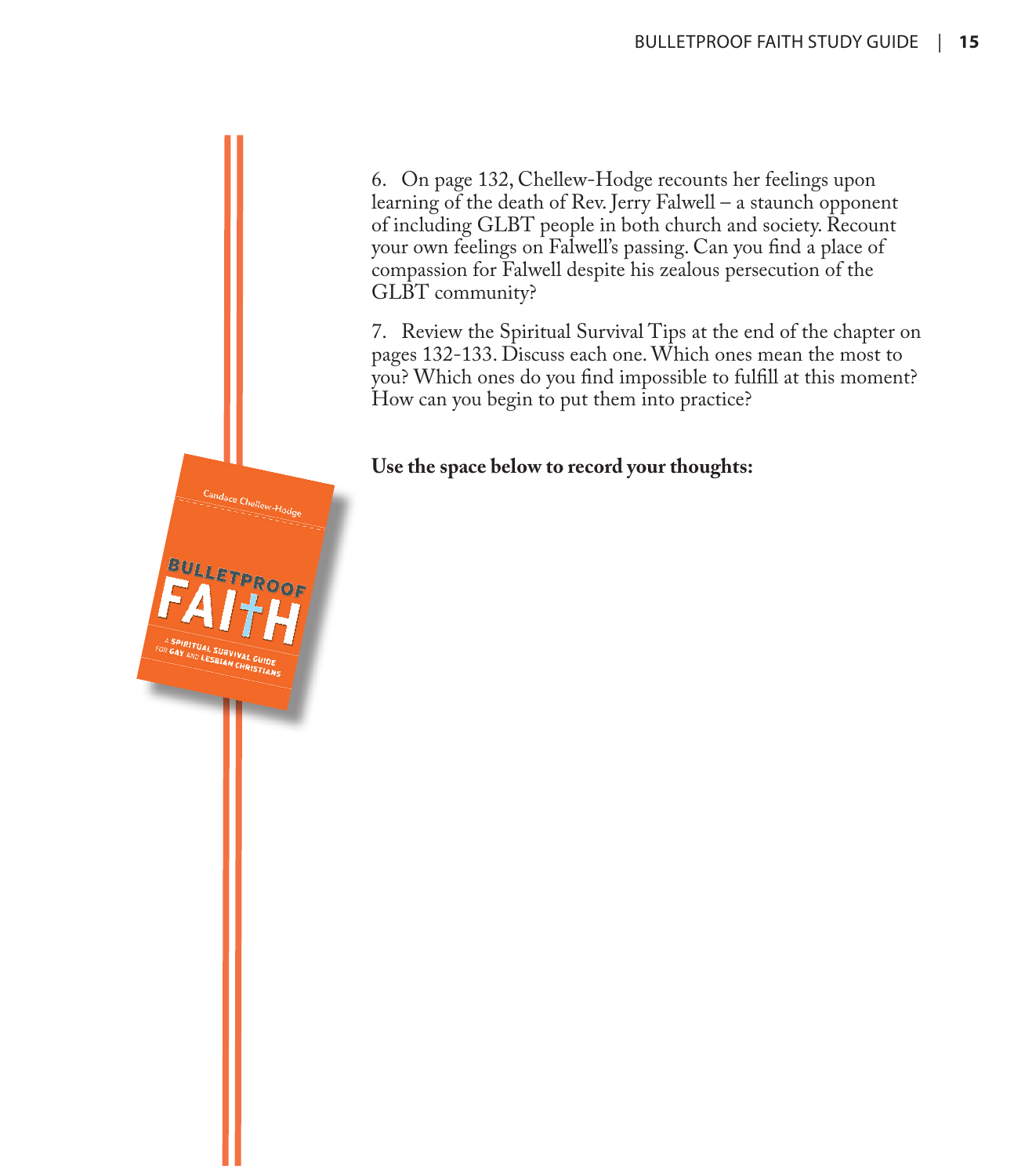# **10 Session Eight: Chapter 8**

## **Chapter 8: You Know Your Faith is Bulletproof When …**

1. Chellew-Hodge asserts that doubt is the greatest gift that God has given to GLBT people because it forces them to fully examine their faith. "A bulletproof faith embraces the doubt," she writes. What kind of doubts have you struggled with? What doubts remain? Do you see these doubts as a gift or a curse? Why? How can you embrace your doubt and use it to become bulletproof?

2. According to Chellew-Hodge, a bulletproof faith seeks to serve others, even those who oppose us. How can we put that assertion into practice? How can we begin to serve even those who would rather we not exist at all? What does that service look like?

3. Chellew-Hodge believes a bulletproof faith is constantly "grateful for everything in life, the good, the bad and the ugly." How does being grateful makes our faith bulletproof?

4. Elke Kennedy's son was killed outside a Greenville, South Carolina bar by a man prejudiced against GLBT people. Chellew-Hodge, in a speech at memorial for Sean Kennedy, pleads with people to forgive his killer - even though Mrs. Kennedy said she wasn't at that point yet. How does being forgiving, even toward those who would kill us, make our faith bulletproof? Would you be able to forgive in these circumstances? Why or why not?

5. Look over the other characteristics of a bulletproof faith on pages 140-149. Which ones speak to you? Which ones will be difficult for you? Why? Do you agree these things make up a bulletproof faith? Are there other characteristics you would add or subtract?

6. Review the Spiritual Survival Tips at the end of the chapter on pages 149-150. Discuss each one. Which ones mean the most to you? Which ones do you find impossible to fulfill at this moment? How can you begin to put them into practice?

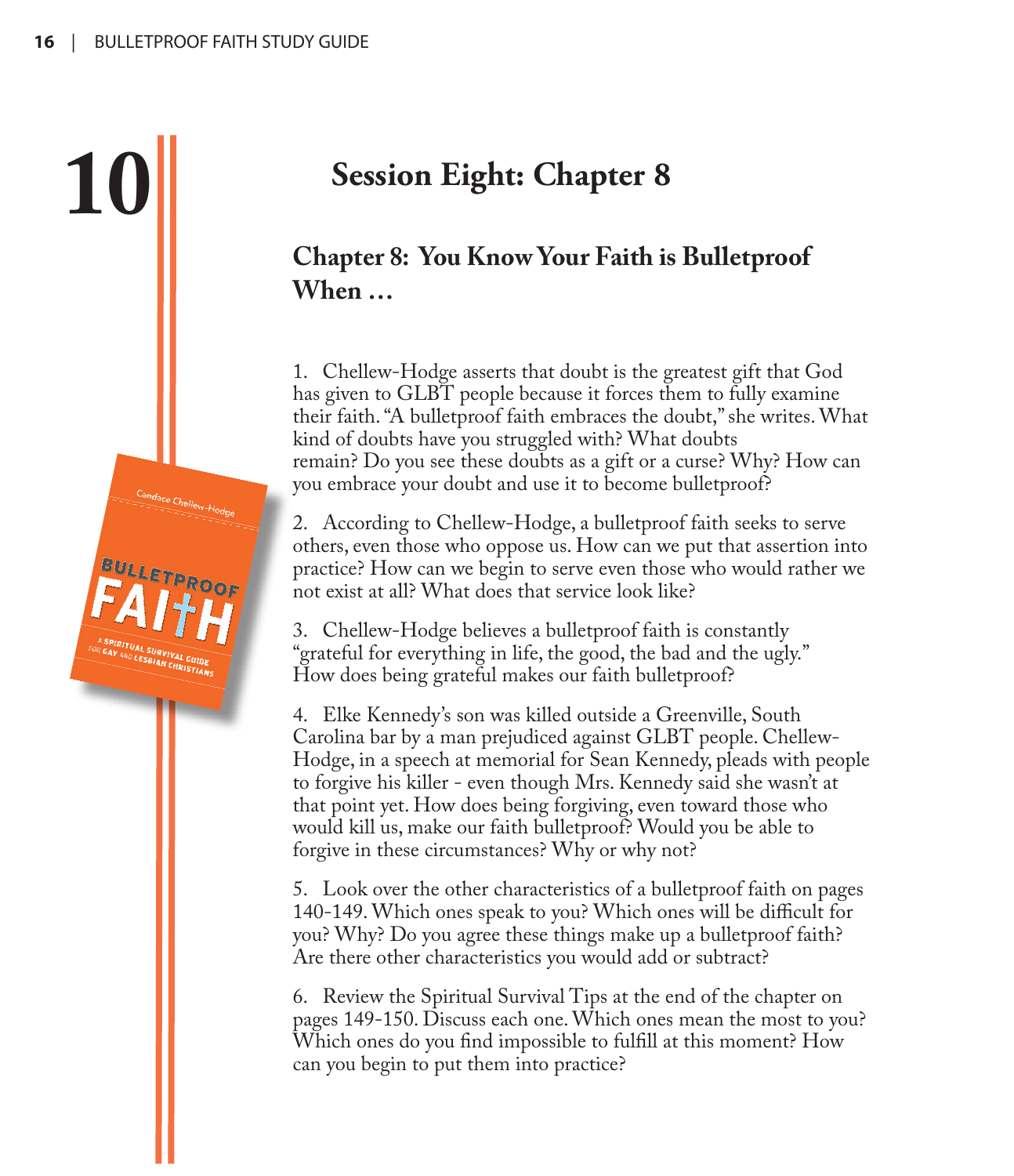## **11 Session Nine: Chapter 9 & Spiritual Exercise**

## **Chapter 9: "No Weapon Shall Prosper"**

1. Chellew-Hodge believes GLBT people are "in exile" but will one day "be established in righteousness" - accepted in both church and society. Do you share this optimism? Why or why not?

2. A member of Chellew-Hodge's church took comfort in the words of Nehemiah that God would not forget the hateful words of his opponents. Does it give you comfort to know that God will not forget the hateful words that have been said to us and against us as GLBT people or allies of GLBT people? Why or why not?

3. Like Nehemiah, our critics ridicule us and tell lies about us, but Nehemiah overcame his enemies with two weapons: prayer and self defense. How can we use Nehemiah's example to develop our own bulletproof faith? What about Nehemiah's story gives you the most hope?

4. Review the Spiritual Survival Tips at the end of the chapter on pages 156-157. Discuss each one. Which ones mean the most to you? Which ones do you find impossible to fulfill at this moment? How can you begin to put them into practice?

## **Spiritual Survival Exercise: Is That Your Final Answer?**

Read through the Spiritual Survival Exercise on pages 158-160 and do it together. How is your response to the hate mail different? What changed? What hasn't changed? How do you feel rereading the email after reading and studying this book? Is it different from how you felt at the beginning of the book? Why or why not?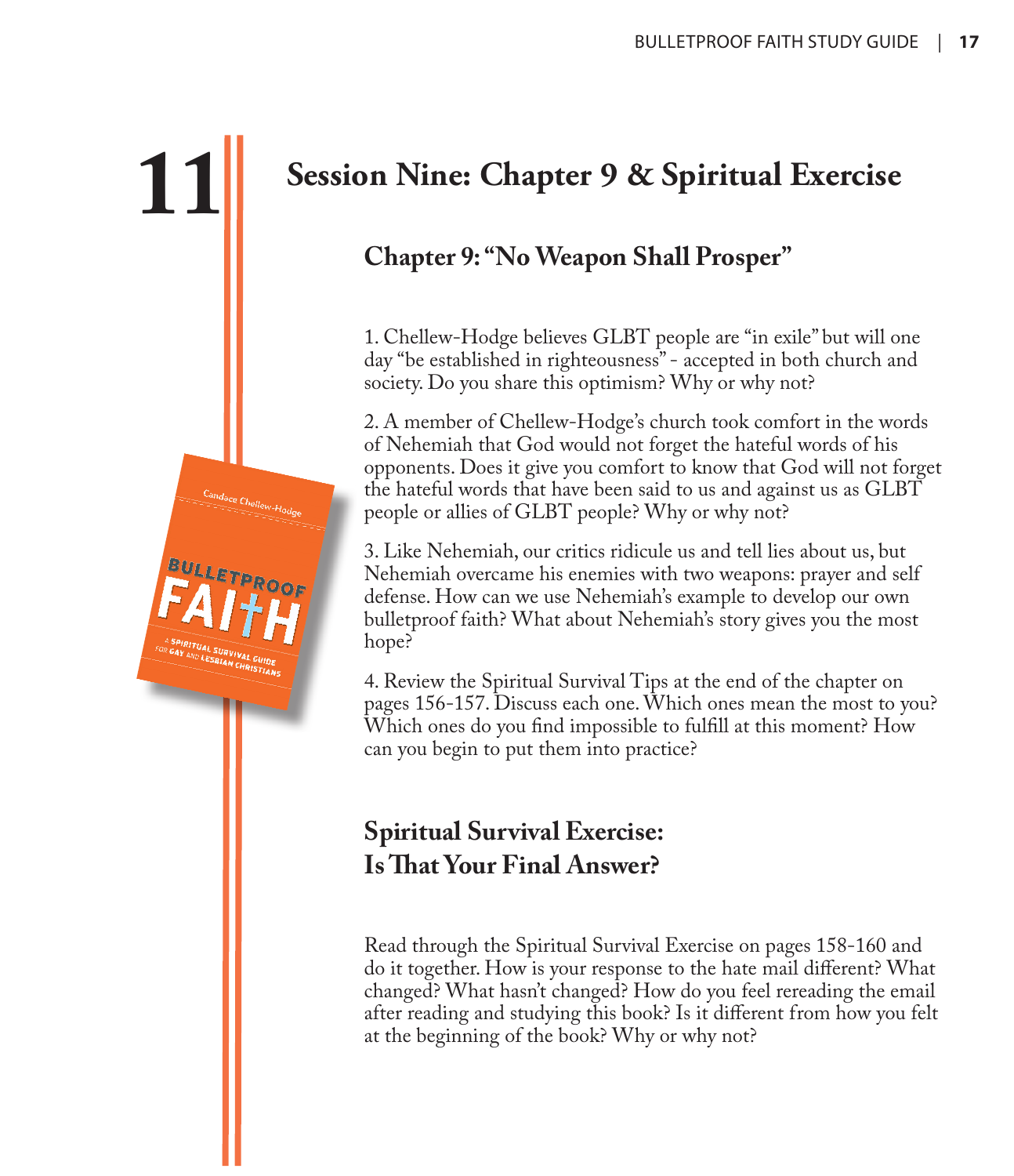

**12 Closing Questions** As you finish *Bulletproof Faith*, take time to reflect on these questions and use the space provided to record your answers:

> Has reading and studying this book changed how you feel about those who oppose GLBT inclusion in church and society? Why or why not?

What did you like most about this book?

What did you like the least?

What does it mean to you now to have a "bulletproof faith"?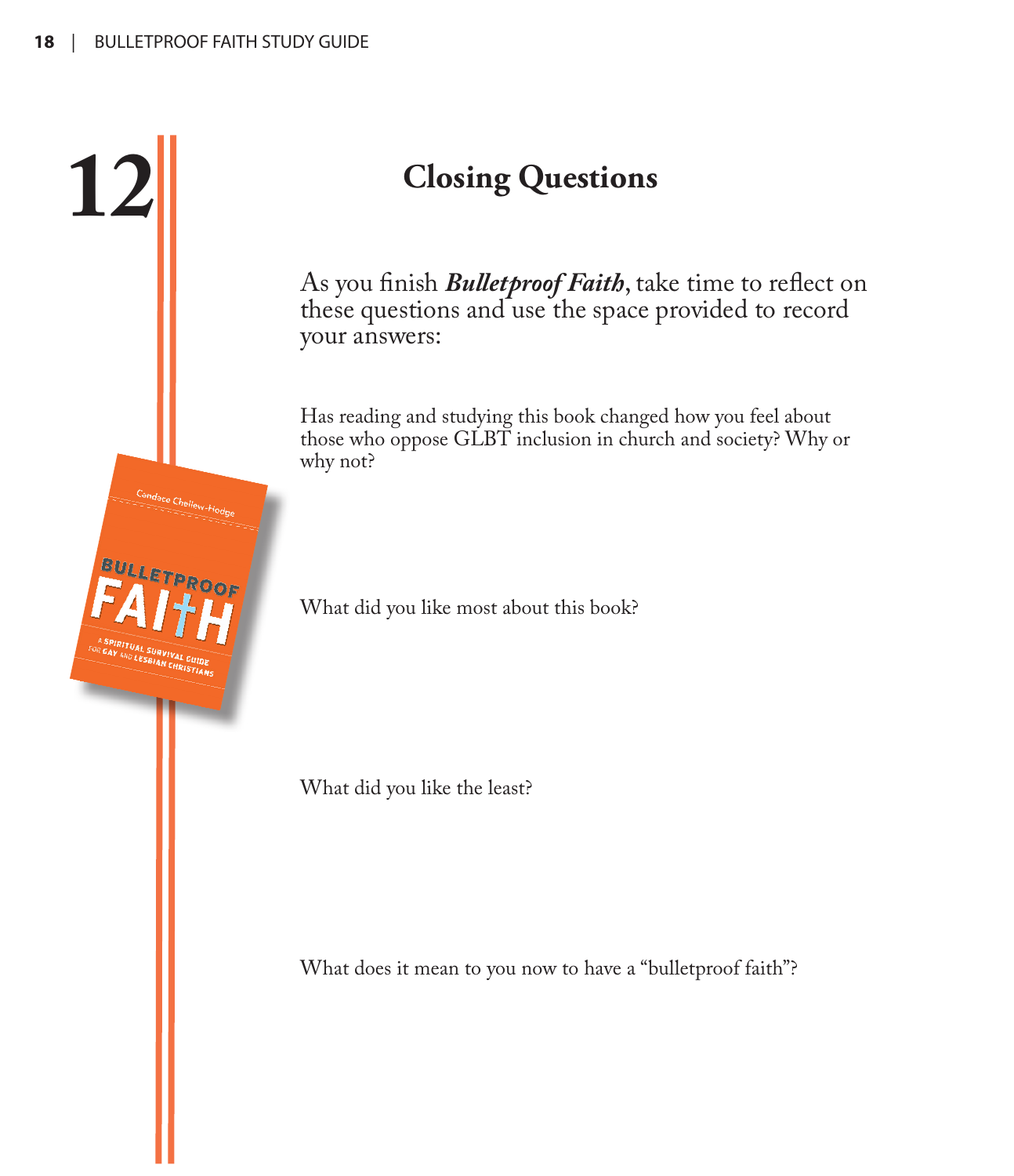## **Bibliography**

 \* A Defiant Celebration: Theological Ethics and Gay Sexuality by J. Michael Clark

 \* Dirt, Greed, & Sex: Sexual Ethics in the New Testament and Their Implications for Today by L. William Countryman

 \* Gifted by Otherness: Gay and Lesbian Christians In the Church by L. William Countryman, M.R. Ritley

 \* Erotic Justice: A Liberating Ethic of Sexuality by Marvin M. Ellison

 \* The Bible and Homosexuality by Michael England

 \* The Good Book: Reading the Bible with Mind and Heart by Peter Gomes

 \* What the Bible Really Says about Homosexuality by Daniel Helminiak

 \* Touching Our Strength: The Erotic as Power and the Love of God by Carter Heyward

 \* Jonathan Loved David: Homosexuality in Biblical Times by Tom Horner

\* Gays Under Grace by Maury Johnston

\* The Ethics of Sex by Mark D. Jordan

 \* The Invention of Sodomy by Mark D. Jordan

 \* The Invention of Heterosexuality by Jonathan Katz

 \* The Church and the Homosexual by John J. McNeill

 \* Taking a Chance on God: Liberating Theology for Gays, Lesbians, and Their Lovers, Families, and Friends by John J. McNeill

 \* The Children Are Free: Reexamining the Biblical Evidence on Same-sex Relationships by Jeff Miner, John Tyler Connoley

 \* Scared Straight: Why It's So Hard to Accept Gay People and Why It's So Hard to Be Human by Dr. Robert Minor

 \* When Religion is an Addiction by Dr. Robert Minor

 \* Embodiment: An Approach to Sexuality and Christian Theology by James B. Nelson

\* Sex and the Church by Kathy Rudy

 \* Is the Homosexual My Neighbor? by Letha Scanzoni and Virginia Ramey Mollenkott

 \* The New Testament and Homosexuality by Robin Scroggs

 \* Homosexuality in the Church: Both Sides of the Debate by Jeffrey S. Siker (Editor)

 \* Steps to Recovery from Bible Abuse by Rembert Truluck

 \* The Christian Agnostic by Leslie Weatherhead

 \* Stranger at the Gate: To Be Gay and Christian in America by Mel White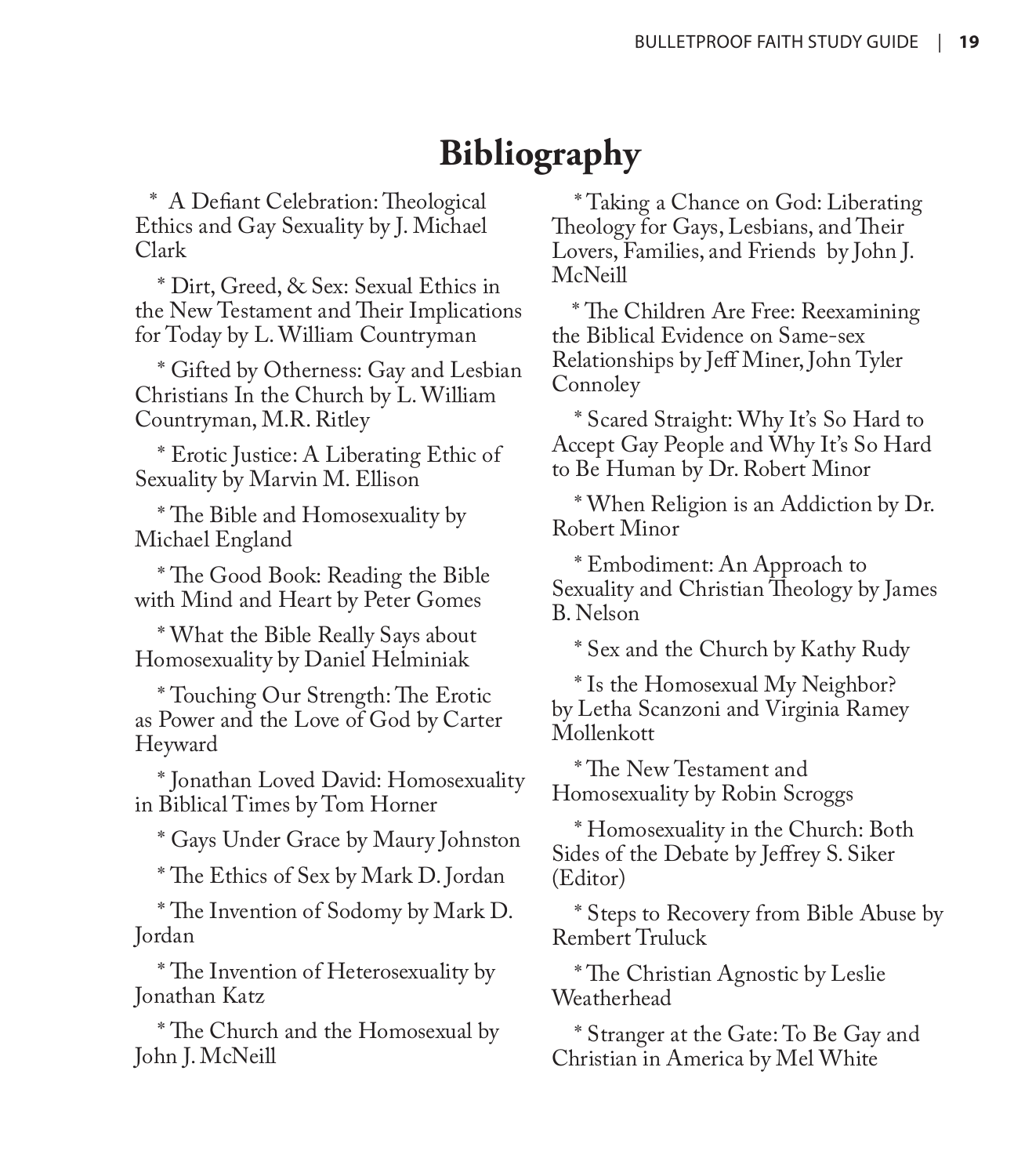## **Web Sites**

#### **Meditation sites:**

**http://www.wccm.org/ The World Community for Christian Meditation**

**http://christianmeditation.com/ Christian Meditation**

**http://www.meditationcenter.com/ connect/mind.html Mindfulness Meditation**

**http://www.contemplativemind.org/ practices/loving-kindness.html Loving-Kindness Meditation**

**http://www.contemplativemind.org/ practices/prayer.html Centering Prayer**

**Bible and Homosexuality:** 

**http://www.whosoever.org/bible Whosoever Magazine's section on the Bible and homosexuality**

**http://www.religioustolerance.org/hom\_ bibl.htm**

**Religious Tolerance.org site (very comprehensive, gives both sides)**

**http://www.bridges-across.org/ba/wink. htm**

**Homosexuality and the Bible, by Walter Wink**

**http://www.postfun.com/pfp/ homosexual.html The Christian Bible and the Homosexual, by Dean Worbois**

**http://www.mccchurch.org/HandBible/ HandBible.htm Homosexuality and the Bible … Bad News or Good News?**

**http://www.cathedralofhope.com/ homosexuality/ Homosexuality and Christianity from the Cathedral of Hope**

**http://www.geocities.com/~mcc\_st\_louis/ homo.htm Homosexuality and the Bible: The Practice of Safe Texts, By Rev. Dr. Robert** 

**E. Goss**

**http://www.soulforce.org/ whatthebiblesays.pdf What the Bible says and doesn't say about homosexuality, By Rev. Mel White**

**http://www.jeramyt.org/gay.html Homosexuality and Christianity by Jeramy Townsley**

**http://www.godmademegay.com/Letter. htm**

**A Letter to Louise, By Bruce Lowe**

**http://www.truthsetsfree.net Justin Cannon's excellent exegesis**